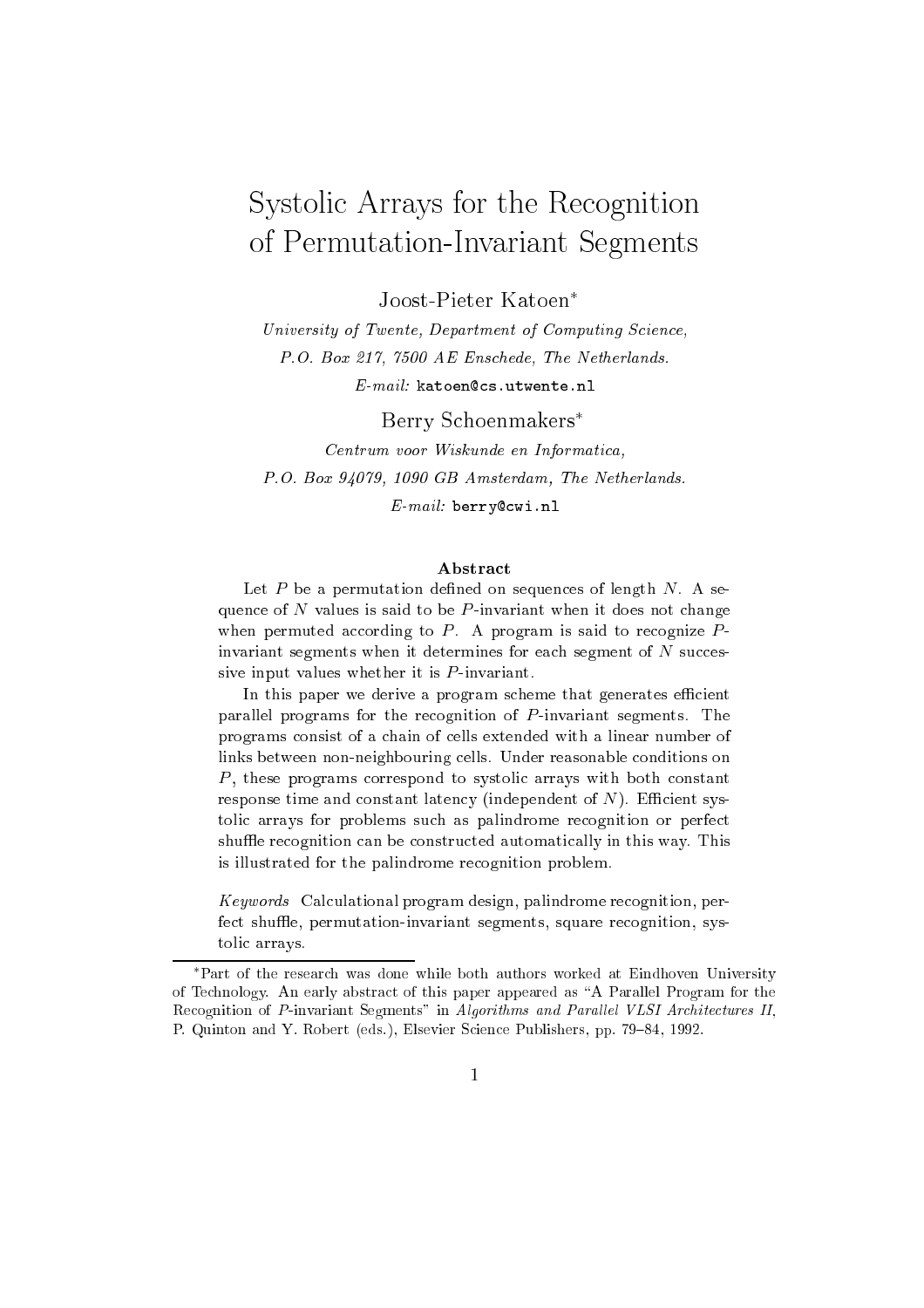### 1 Introduction

In this paper we present several solutions to the following general recognition problem. Given a fixed permutation P on interval  $[0..N), N \geq 0$ , the problem is to design parallel programs that determine for each segment of <sup>N</sup> successive input values whether it is permutation-invariant under  $P$  (" $P$ -invariant", for short). That is, we design parallel programs satisfying:

$$
b(i) \equiv
$$
 "segment  $a[i..i+N)$  is P-invariant",  $i \ge 0$ ,

where  $b$  denotes the output sequence (type boolean) and  $a$  denotes the input sequence (any type). This relation between input and output sequences is described more explicitly as:

$$
b(i) \equiv (\forall j : 0 \le j < N : a(i + j) = a(i + P_i)), \ i \ge 0. \tag{1}
$$

Several instances of this problem (or slight variants thereof) have been treated in literature. Instances like palindrome recognition  $(P_i = N-1-j)$ and square recognition  $(P_j = (j+K) \mod N, N = 2K)$  have been used as examples in several papers to explain design techniques for systolic computations [9, 8, 10, 12]. A generalisation of square recognition, the recognition of so-called K-rotated segments  $(P_i = (j + K) \mod N, 0 \leq K < N)$  has been addressed in  $[5]$ . A parallel program for the more complex perfect-shuffle permutation  $(P_i = 2(j \mod K)+j \text{ div } K, N = 2K)$  is presented in [6]. Problems of this type are in vogue, because at solving them all attention may be focused on arranging the computation such that inputs to the systolic array are transferred to the right cell at the right moment, while the computations to be performed by the individual cells play a minor role only. (For instance, a related problem is to compute

$$
b(i) = (\sum j : 0 \le j < N : a(i + j) * a(i + P_j)), \quad i \ge 0,
$$

which resembles a convolution as frequently encountered in signal and image processing (see, e.g., [7]). Our programs for recognizing  $P$ -invariant segments can be modied easily to solve this problem, too.)

The parallel programs we design are regular networks of cells that communicate synchronously with each other by exchanging messages along directed channels. The communication with the environment is typically limited to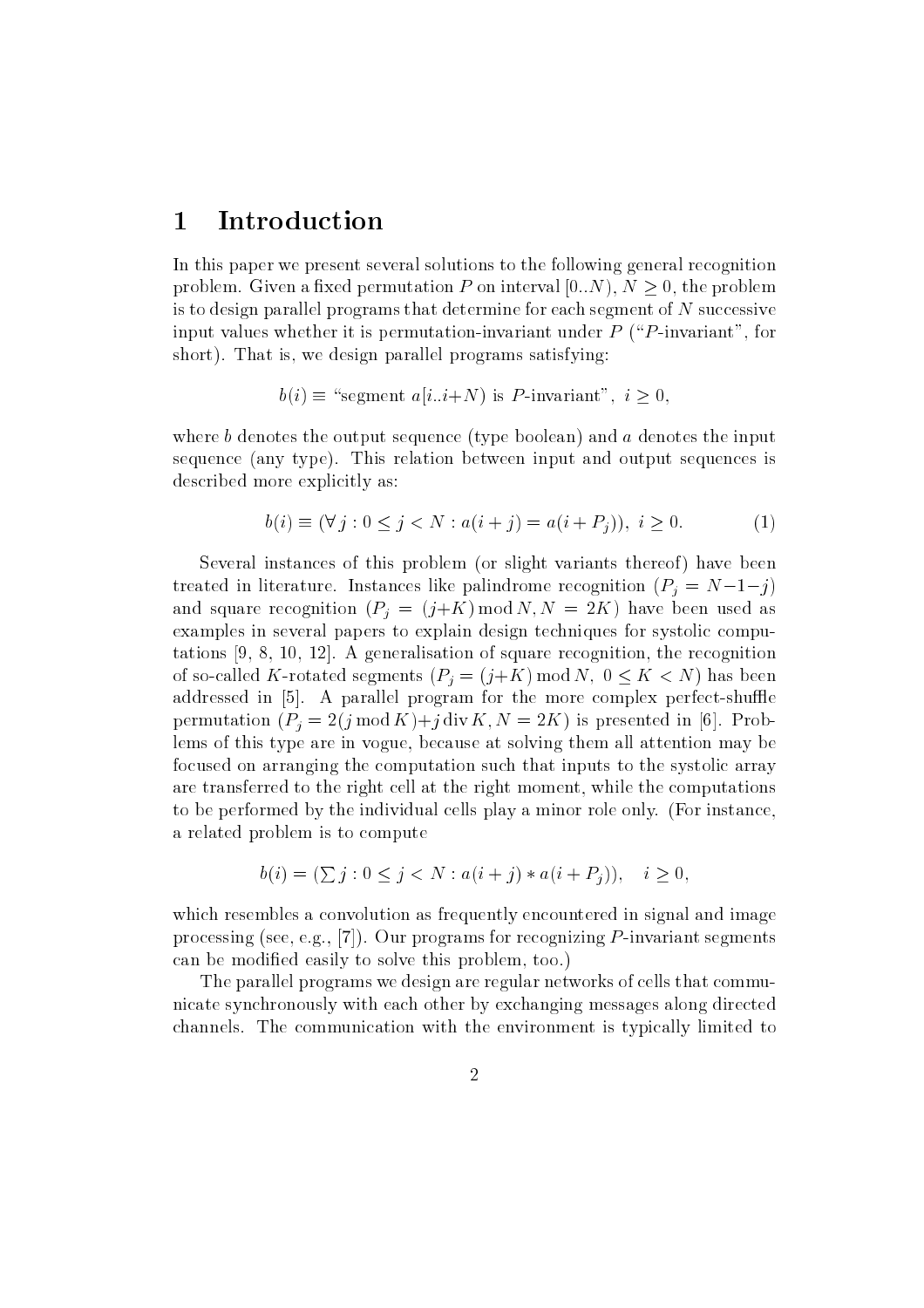one or two of the cells. Designing such parallel programs boils down to defining the functionality of each individual cell and determining the interconnection pattern of these cells. Eventually it remains to choose the order in which communications take place by a cell. This order is independent of the data values communicated. Programs with such characteristics are also known as systolic arrays or wave-front arrays [7]. The idea of viewing systolic arrays as ordinary programs originates from [1].

To solve the general recognition problem specied by (1) systematically, we adopt the design technique for (fine-grained) parallel programs described in [3, 4, 9, 11]. (A related design technique for systolic computations based on design approaches from sequential programming is described in  $[10]$ .) Briefly speaking, this design technique requires that the specication be a formally defined relation between sequences of input values and sequences of output values (like (1), for example). It then enables one to derive parallel programs from the specification in a calculational way. Such a derivation proceeds by partitioning or manipulating the specication into simpler ones. As the correctness of the individual steps in the derivation can be checked easily, an a *posteriori* correctness proof of the program is not required.

The design decisions in a derivation are guided by performance considerations, such as space and speed requirements. The space utilization of the programs is determined by the total number of local variables distributed among the individual cells. In order to assess the time efficiency of the programs we use sequence functions, in terms of which concepts like response time and latency are made explicit [9, 12].

The organization of this paper is as follows. In Section 2, we decompose the general problem into the design of a head cell and a remaining array of cells. This section also introduces the program notation used throughout the paper. In Section 3, we then construct a systolic array that recognizes palindromes, using the design technique for parallel programs mentioned above. In Section 4, it is first shown that the problem of recognizing  $P$ -invariant segments can be split into two identical, but simpler problems involving <sup>P</sup> and  $\Gamma$  –. In Section 4.1, we then solve the general problem as specified by (1) in a systematic way, using communication channels between neighbouring cells only. However, this (usual) interconnection pattern turns out to be too restrictive, since it yields a solution with a space complexity of  $O(N^2)$ . In Section 4.2, the problem is approached quite differently by introducing channels between cells that may be arbitrarily far apart. This yields a program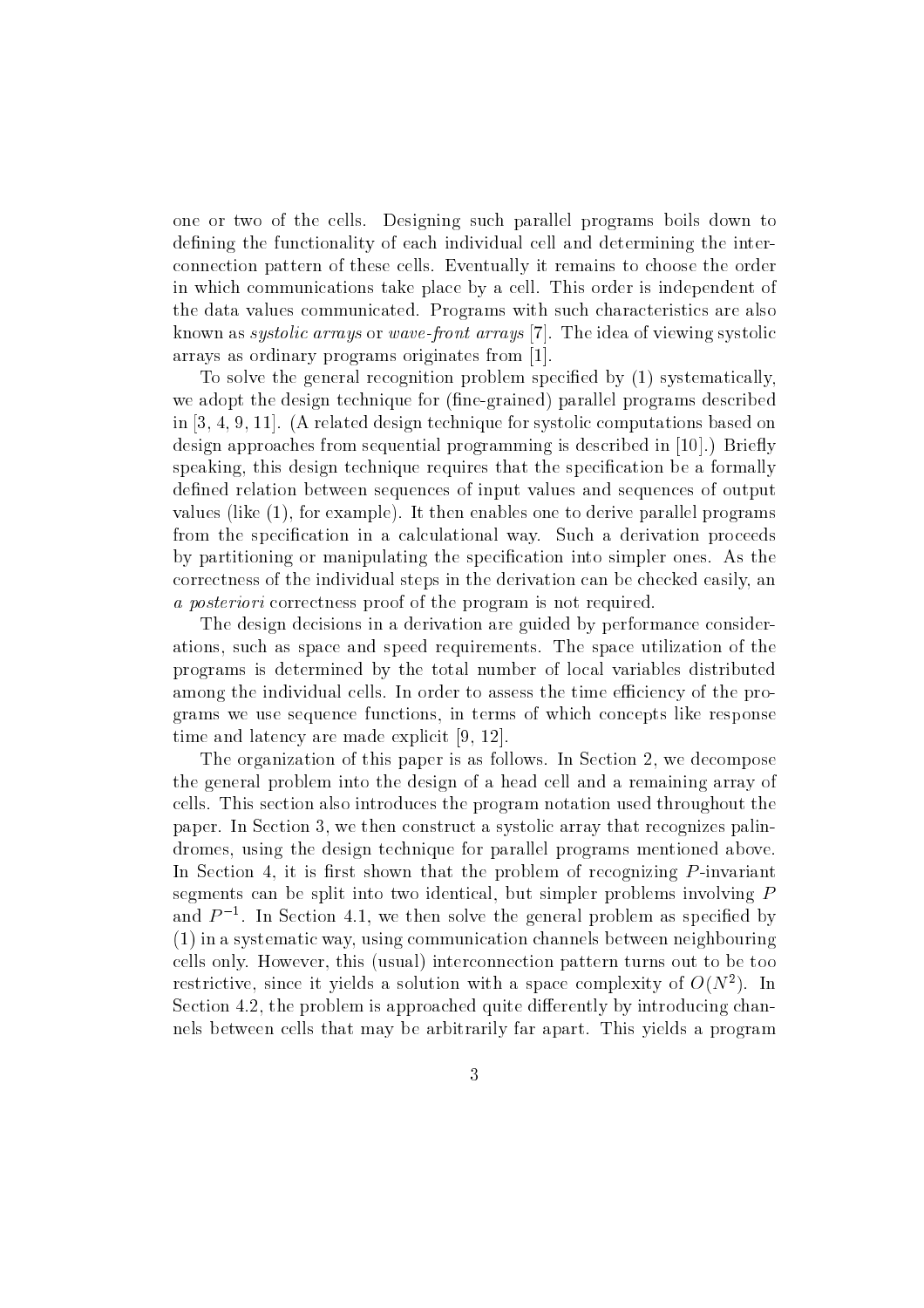scheme that generates time-efficient arrays of linear size. In Section 4.3, an alternative efficient scheme is derived, again using sequence functions in the design. In Section 5, the program from Section 3 is compared to the solution obtained by instantiating the program scheme from Section 4.2. It turns out that the latter solution can be transformed into the first one by removing some redundant channels and cells. In Section 6, we show that the programs generated by our program schemes need not be systolic due to the presence of broadcast channels, and we discuss how this problem can be avoided. Finally, some distinctive features of our approach are summarized and some final remarks are made in Section 7.

### 2 Introduction of the Head Cell

There is a general problem with specifications like  $(1)$ , which we will solve adequately in this section. Furthermore, the program notation that will be used throughout this paper is introduced in this section.

Given specification (1), it follows that  $b(i)$  depends on segment  $a[i..i + N)$ , for all  $i \geq 0$ . Therefore, inputs  $a(0)$  through  $a(N-1)$  must have been consumed before output  $b(0)$  can be produced. Subsequently, output  $b(i+1)$ ,  $i \geq 0$ , can be produced right after input  $a(i+N)$  has been consumed. The communication behaviour with minimal latency (which means that outputs are produced as soon as possible) is thus equal to:

$$
a^N; (b : a)^*.
$$

By itself, such a communication behaviour is not really a problem, but when we consider generalizations of  $(1)$ , we get a specification of cell n, for which, say,

$$
a^n; (b\,;\,a)^*
$$

is the communication behaviour with minimal latency. Now, this communication behaviour depends on  $n$ , which means that all cells will be different. Moreover, each cell needs a mechanism to detect that the n-th communication along input channel a has occurred. This dependence on  $n$  makes the cells unnecessary complicated.

These complications can be avoided as follows. We decompose the problem into the design of a simple head cell and a remaining array of cells (see,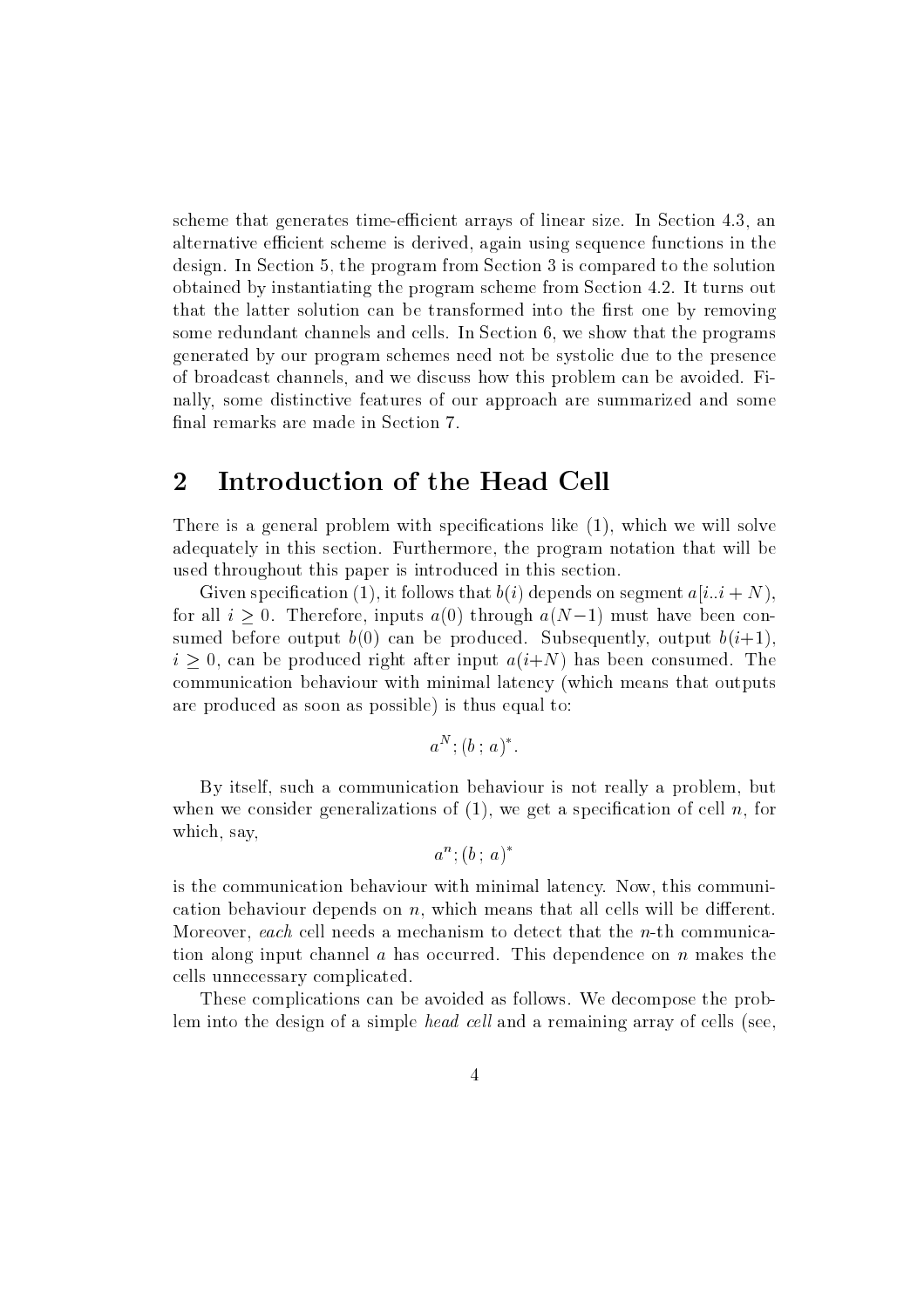e.g., Figure 1) of which cell  $N$  satisfies the following adapted specification:

 $b_N(i) \equiv (\forall j : 0 \leq j < N : a_N(i + j - N) = a_N(i + P_j - N)), i \geq N,$  (2) where  $a_N(i) = a(i)$  for all  $i \geq 0$ . Since  $b_N(i)$  depends on segment  $a_N[i-N..i)$ , a simple communication behaviour such as  $(v_N; a_N)$  is now possible for cell N. Note also that nothing is specified about values  $b(0)$  through  $b(N-1);$ this will be exploited in the design of the remaining array of cells.

Given specification (2) for cell  $N$ , a program for the original problem, as specified by  $(1)$ , is obtained by neglecting the first N outputs of cell N. This is exactly what the head cell does, and it is denoted as follows in our program notation:

$$
\begin{aligned} \n\left\| \text{var } x: \text{Type}; \, w: \text{Bool}; \\
& (a?x, b_N?w; \, a_N!x)^N \\
& ; \, (a?x, b_N?w; \, a_N!x, b!w)^* \\
\right\|.\n\end{aligned}
$$

For this program the following explanation is in order. The block, delineated by  $\parallel$  and  $\parallel$ , consists of a declaration part (introducing local variables x and  $w$ ) and a command. Commands are denoted in a CSP-like notation [2]. In particular, this means that for channel c directed from cell  $m$  to cell  $n$  and expression E, say, the simultaneous execution of  $cE$  in cell m and  $c2x$  in cell n establishes the assignment  $x:=E$  in cell n. The comma indicates arbitrary interleaving of the commands connected by it (and it takes precedence over the semicolon). The semicolon denotes sequential composition,  $\cdot^*$  denotes infinite repetition of commands, and  $\langle N \rangle$  denotes a repetition of N times. The communication behaviour of the above program is:

$$
(a, bN ; aN)N ; (a, bN ; aN, b)*,
$$

and the external communication behaviour, obtained by omitting the communications along channels  $a_N$  and  $b_N$  is:

$$
a^N; (b \; ; \; a)^*.
$$

### 3 Recognition of Palindromes

In this section we derive a systolic array that recognizes palindromes using design techniques similar to those in [3, 4, 9, 11]. In Section 5, this program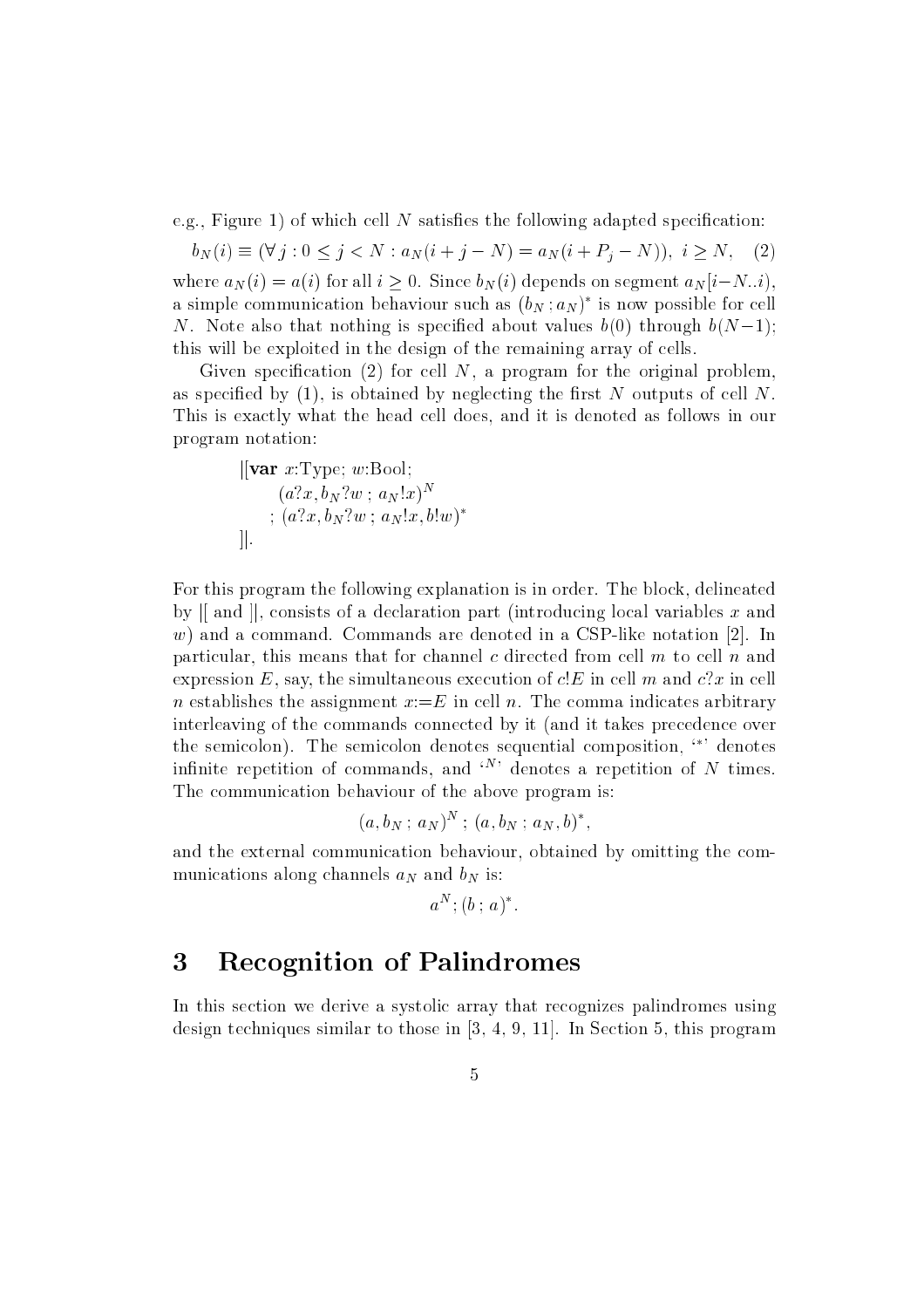

Figure 1: Parallel program for palindrome recognition (N even).

will be compared to the instantiation of the program scheme derived in Section 4.2. The specific way the systolic array is designed is chosen to facilitate the comparison of Section 5, and also to prepare for Section 4; there are no essential differences with known solutions for palindrome recognition.

#### 3.1 Specification

A palindrome is a sequence that is identical to its reverse. For example, xyzyx is a palindrome. The idea of palindrome recognition is to move a window of length N,  $N > 0$ , over the input sequence of the program, and to output for each position of the window whether the enclosed sequence is a palindrome. Formally, this is specified by the following instantiation of  $(1)$ :

$$
b(i) \equiv (\forall j : 0 \le j < N : a(i + j) = a(i + N - 1 - j)), \ i \ge 0.
$$

Since this will be convenient for the comparison in Section 5, we rewrite this specification as follows and we will assume that  $N$  is even (there is no essential difference between this case and the case that  $N$  is odd):

$$
b(i) \equiv (\forall j : N/2 \le j < N : a(i + j) = a(i + N - 1 - j)), \ i \ge 0. \tag{3}
$$

Our goal is to derive a linear array of cells of which the head cell satises (3). Neighbouring cells are connected by channels, along which input values or intermediate results are communicated (see Fig. 1).

As explained in the previous section, we split off a head cell such that the design of an array satisfying (cf. (2) and (3))

$$
b_N(i) \equiv (\forall j : N/2 \le j < N : a_N(i + j - N) = a_N(i + N - 1 - j - N)), \ i \ge N
$$
\n(4)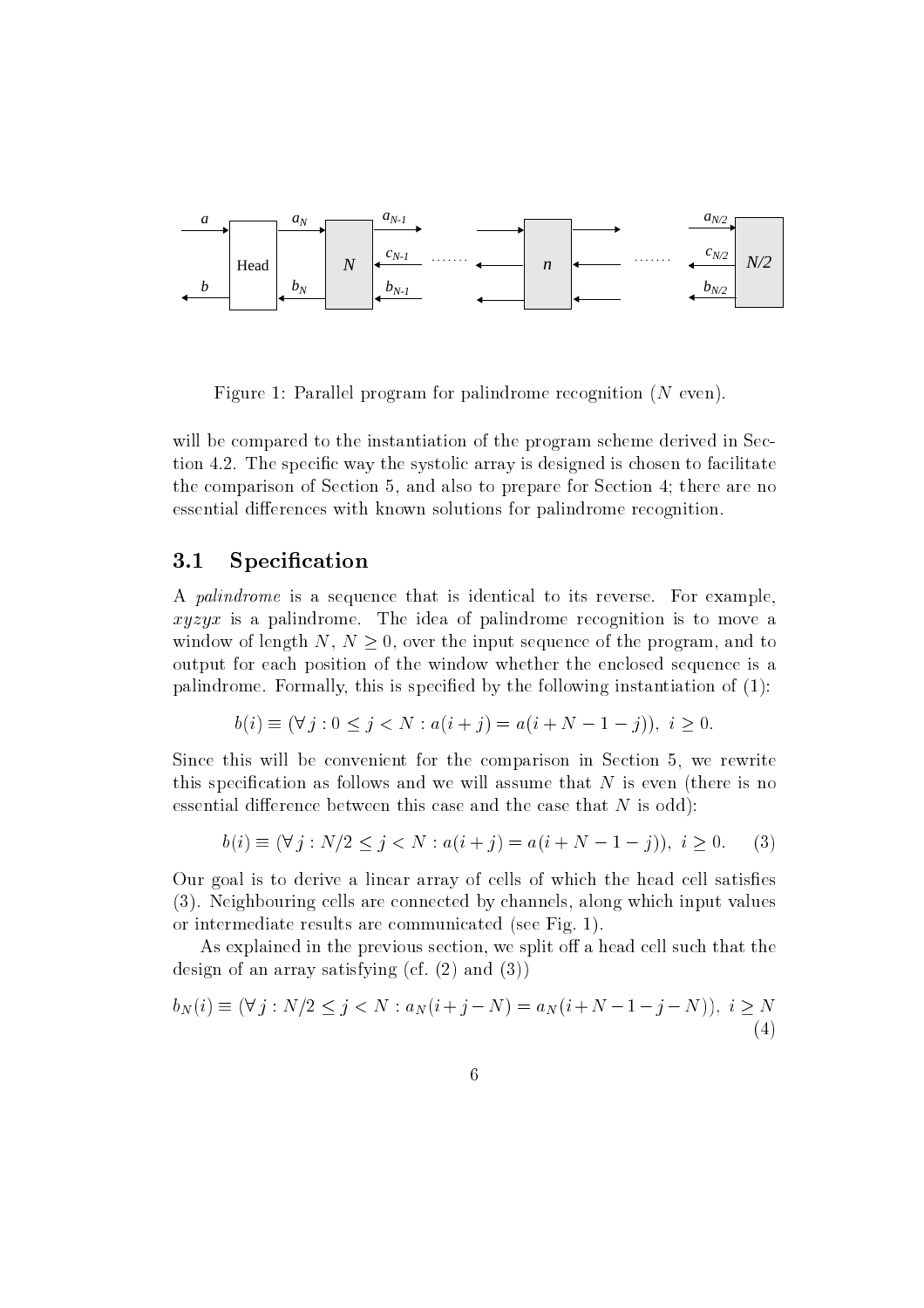remains. Here,  $a_N(i) = a(i)$  for all  $i \geq 0$ ; that is, sequence a is fed to cell N via input channel  $a_N$ .

#### 3.2 Program Design

We generalize (4) by replacing constant N by variable n as follows. The problem is divided into the design of  $N/2+1$  cells, where cell n establishes the following appropriate specification  $(N/2 \leq n \leq N)$ :

$$
b_n(i) \equiv (\forall j : N/2 \le j < n : a_n(i+j-n) = a_n(i+N-1-j-n)), \ i \ge 2n-N. \tag{5}
$$

Clearly, the output of cell N solves (4). For the input channels  $a_n$  of the cells we have that  $a_n(i) = a(i)$  for  $i \geq 0$ , which is easily achieved by passing values received along channel  $a_n$  to cell  $n-1$  along channel  $a_{n-1}$ , that is,  $a_{n-1}(i) = a_n(i)$  for  $i \geq 0$ . As these relations hold for all cells, we will often write  $a(i)$  instead of  $a_n(i)$  in the sequel.

The derivation now proceeds by establishing a recurrence relation for the outputs  $b_n$ . For cell  $N/2$ , we have  $b_{N/2}(i) \equiv$  true for  $i \geq 0$ , so we proceed with cells n,  $N/2 < n \leq N$ . For these cells, we derive for  $i+1 \geq 2n-N$ :

$$
b_n(i + 1)
$$
  
\n
$$
\equiv \{ (5) \}
$$
  
\n
$$
(\forall j : N/2 \le j < n : a(i + 1 + j - n) = a(i + 1 + N - 1 - j - n))
$$
  
\n
$$
\equiv \{ \text{ split off } j = n - 1 \}
$$
  
\n
$$
a(i) = a(i + N + 1 - 2n) \land
$$
  
\n
$$
(\forall j : N/2 \le j < n - 1 : a(i + j - (n - 1)) = a(i + N - 1 - j - (n - 1)))
$$
  
\n
$$
\equiv \{ (5), \text{ using } i + 1 \ge 2n - N, \text{ hence } i \ge 2(n - 1) - N \}
$$
  
\n
$$
a(i) = a(i + N + 1 - 2n) \land b_{n-1}(i).
$$

So, cell n uses the output values of cell  $n-1$  to establish (5). Using that values  $b_n(i)$ ,  $0 \le i \le 2n-N$  are not specified, we obtain the following recurrence relations for cell  $n (N/2 < n \leq N)$ :

$$
a_{n-1}(i) = a_n(i) \quad (= a(i)), \quad i \ge 0
$$
  
\n
$$
b_n(i) \equiv \text{'arbitrary'}, \quad 0 \le i < 2n - N
$$
  
\n
$$
b_n(i+1) \equiv a(i) = a(i+N+1-2n) \land b_{n-1}(i), \quad i \ge 2n - N - 1.
$$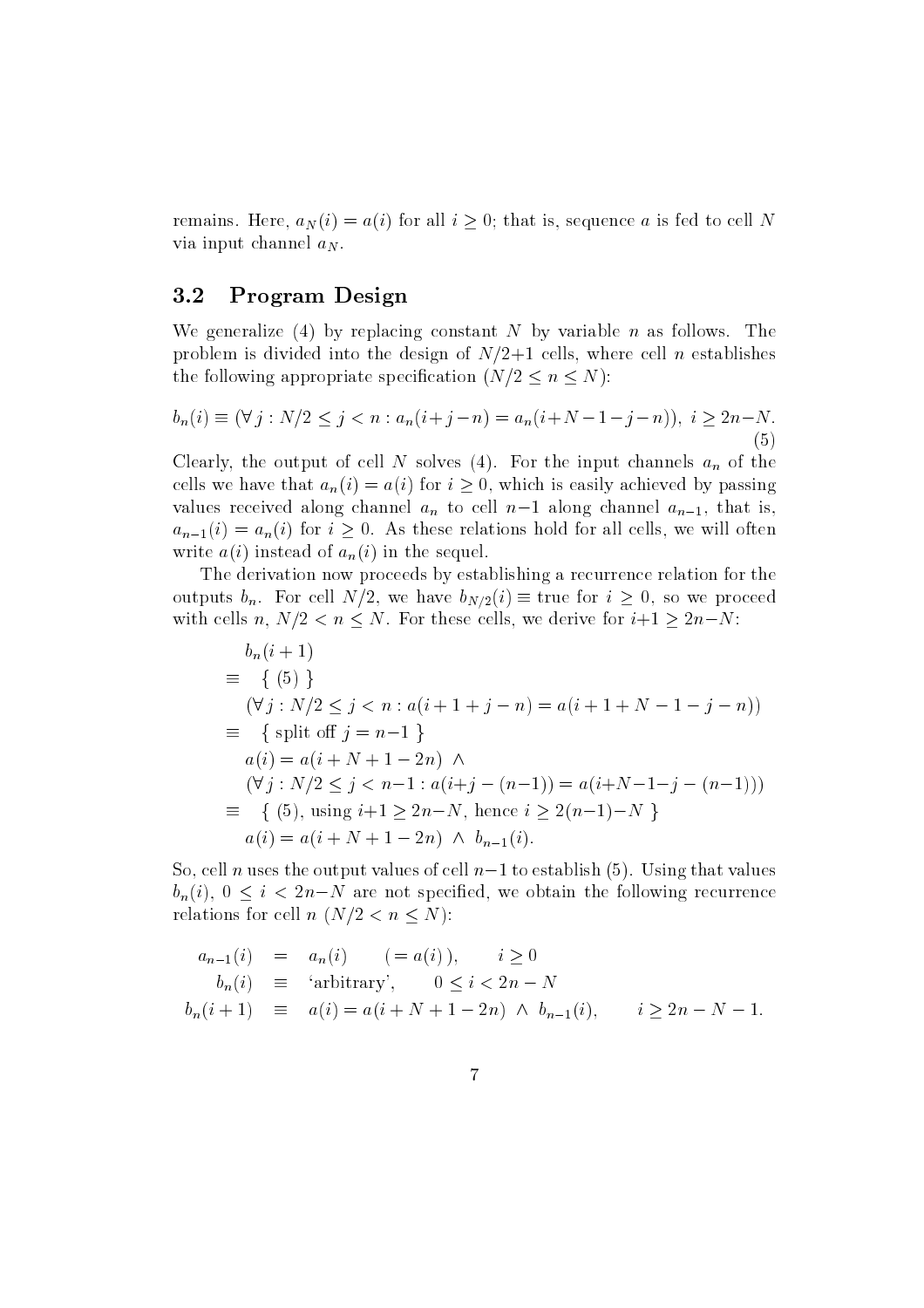The next step is to determine a communication behaviour that conforms to the above relations and in which each output value depends only on the values received last, thus requiring minimal storage. A possible solution is:

$$
b_n \, ; \, (a_n, b_{n-1} \, ; \, a_{n-1}, b_n)^*.
$$

Using this communication behaviour, cell n has  $a(i)$  and  $b_{n-1}(i)$  at its disposal for the computation of  $b_n(i+1)$ . To provide  $a(i+N+1-2n)$  we have several options (note that  $N+1-2n < 0$ , since  $N/2 < n$ ). A simple solution is to buffer the last  $2n-N-1$  values received along  $a_n$  in each component, but this solution is rejected because it makes the cells too bulky—the resulting space complexity of the program would be  $O(N^2)$ . In order to avoid this buffering, the idea is to equip each cell n,  $N/2 < n \leq N$ , with an additional input channel  $c_{n-1}$  satisfying:

$$
c_{n-1}(i) = a(i + N + 1 - 2n), \ i \ge 2n - N - 1.
$$

Then  $b_n(i + 1) \equiv a(i) = c_{n-1}(i) \land b_{n-1}(i)$ , for  $i \geq 2n-N-1$ . As  $c_n(i) =$  $c_{n-1}(i - 2)$  for sufficiently large i, channel  $c_{n-1}$  is directed from cell  $n-1$  to cell  $n$ . The interconnection pattern of the network of cells is depicted in Figure 1.

So, channel  $c_n$  is an output channel that has to be satisfied by cell n. The specification for this channel is given by:

$$
c_n(i) = a(i + N - 1 - 2n), \ i \ge 2n - N + 1. \tag{6}
$$

This output will be paired with output along channel  $b_n$ . The resulting communication behaviours are as follows. For cell  $N/Z$  we have  $(b_{N/2}, c_{N/2}; a_{N/2})$  . For cell n,  $N/2 < n < N$ , we have

$$
b_n, c_n; (a_n, b_{n-1}, c_{n-1}; a_{n-1}, b_n, c_n)^*.
$$
 (7)

Notice the alternation of input and output actions. The communication behaviour of cell  $N$  is obtained from (7) by omitting the communications along  $c_N$ . Since the communication behaviours of neighbouring cells match, it can be inferred that the program is dead lock-free (see [9, 12]).

It remains to state the recurrence relations for channel  $c_n$ . For cell  $N/2$ we may take  $c_{N/2}(0)$  = 'arbitrary' and  $c_{N/2}(i) = a(i-1)$  for  $i \ge 1$ , which is easily accommodated. And, for cell n,  $N/2 < n < N$ , it follows from (6)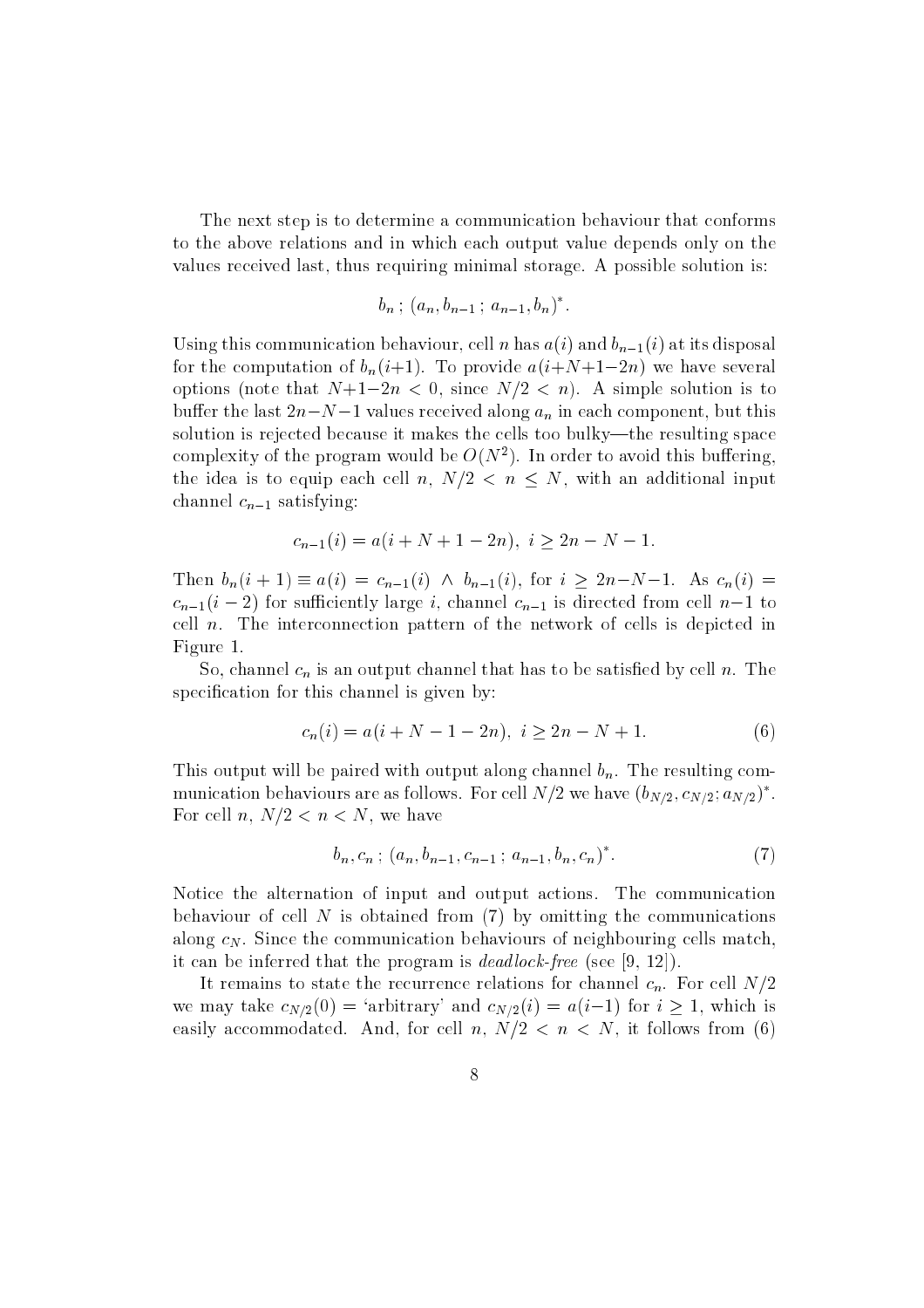that  $c_n(i) = c_{n-1}(i-2)$  for  $i \ge 2n-N+1$ . For  $0 \le i < 2n-N+1$ , we have  $c_n(i) = 'arbitrary'.$ 

The programs are obtained by integrating the communication behaviour and the recurrence relations found. This yields the following program for cell  $N/2$ :

$$
\begin{aligned} &|[\mathbf{var} \; x:\text{Type};\\ & (b_{N/2}!\text{true},c_{N/2}!x \; ; \; a_{N/2}\; ?x)^*\\ |], \end{aligned}
$$

and for cell n,  $N/2 < n < N$ :

```
\vert \vertvar x, y, z:Type; w:Bool;b_n!w, c_n!z; (a_n?x, b_{n-1}.y, c_{n-1}.y); a_{n-1}x, b_n(x = y \wedge w), c_nz\vdots z := y)*
]
```

```
and for cell N:
```

```
\left\vert \left[ \mathbf{var} \; x, y \right] \right\vertType; w:Bool;
           b_N!w\mathbf{y} , and \mathbf{y} and \mathbf{y} and \mathbf{y} and \mathbf{y} and \mathbf{y}; and \mathbf{x} = \mathbf{y} is become the \mathbf{y} . Then \mathbf{x})
\cdot
```
### 3.3 Performance Analysis

For the analysis of the time-efficiency of our parallel programs we use *sequence* functions [9, 12]. A sequence function exhibits a possible execution order by assigning all communications to time slots, where it is assumed that all events last exactly one time slot. In this way, an upper bound is obtained on the number of slots that is needed for a particular communication to occur.

For the above program, we introduce a sequence function  $\sigma$  for which  $\sigma_n(a_n, i)$  denotes the time slot to which the  $(i+1)$ -st communication along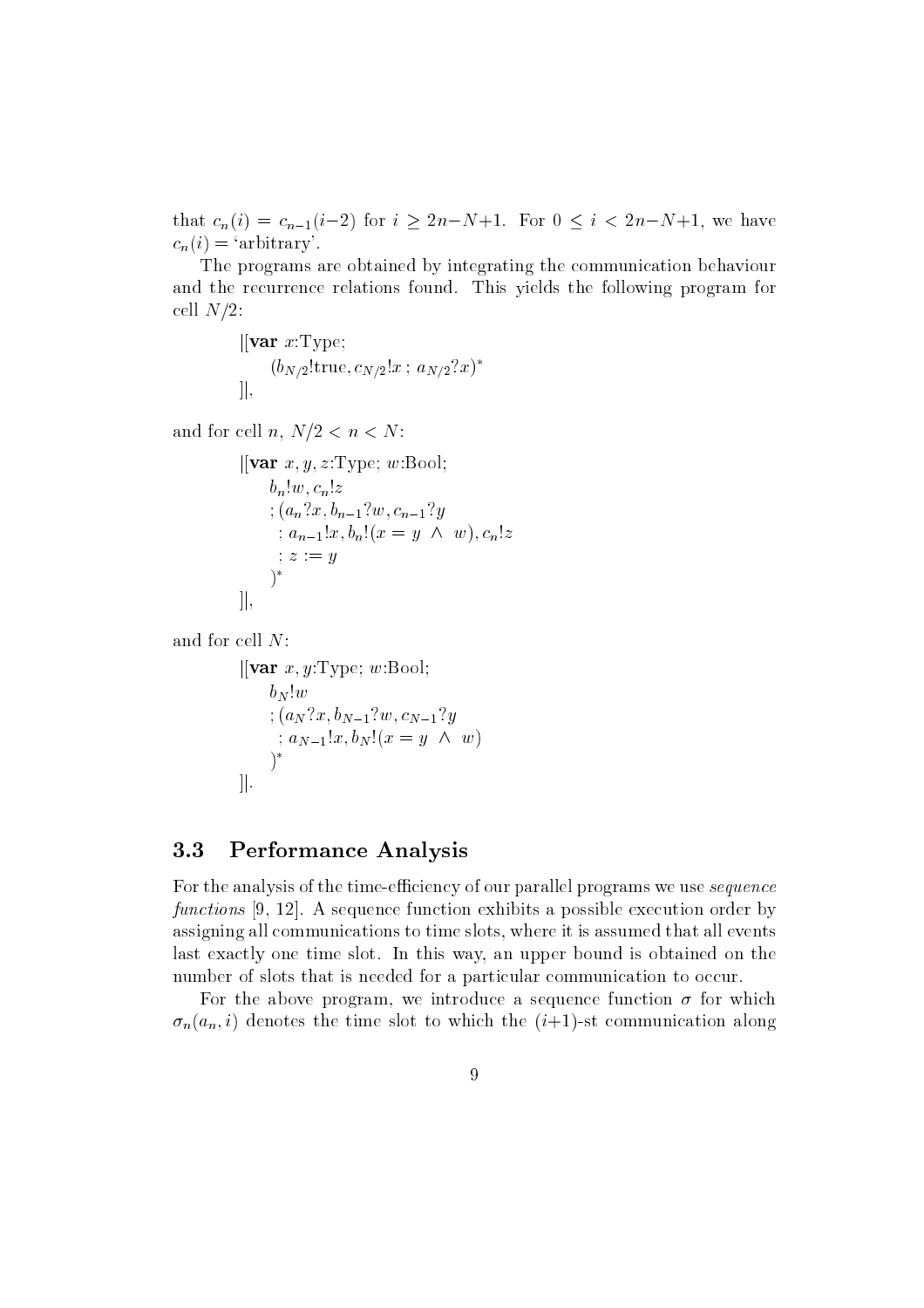channel  $a_n$  of cell n is assigned. A sequence function is correct if for any channel c connecting cells m and n, say, the equality  $\sigma_m(c, i) = \sigma_n(c, i)$  holds for all  $i \geq 0.1$  For instance, the sequence function for channels  $a_n$  and  $b_n$  is given by:

$$
\begin{array}{rcl}\n\sigma_n(a_n, i) & = & 2i + 1 + N - n \\
\sigma_n(b_n, i) & = & 2i + N - n,\n\end{array}
$$

for  $N/2 < n < N$ .

In terms of sequence functions, concepts like response time and latency can be made explicit. The *response time* of a parallel program is defined as the number of time slots between two successive external communications. It can be veried using the above sequence functions that the program for palindrome recognition has constant response time, that is, the response time is independent of  $N$ , the size of the array of cells. Similarly, *latency* is defined as the number of time slots between the production of an output value and the receipt of the last input value on which this output value depends. In our program  $b(i)$  depends on  $a[i-N..i)$ , and therefore it follows from the above sequence functions that the program has constant latency:  $\sigma_N(b_N, i) - \sigma_N(a_N, i-1) = 1.$ 

As the number of local variables per cell is constant, the space complexity of the program is  $O(N)$ . Note that this is mainly due to the introduction of the auxiliary channels between neighbouring cells.

### 4 Program Schemes

In this section we design several program schemes that solve (2). We apply the design technique as exemplied in the previous section.

As a first step in the design we generalize  $(2)$  by replacing constant N by variable  $n (0 \le n \le N)$ . In this way, the problem is divided into the design of  $N+1$  cells, where output  $b_n$  of cell n satisfies

$$
b_n(i) \equiv (\forall j : 0 \le j < n : a_n(i + j - n) = a_n(i + P_j - n)), \ i \ge n, \quad (8)
$$

and the inputs along channel  $a_n$  satisfy  $a_n(i) = a(i)$ , for  $i \geq 0$ . (Because of this relation, we will write a instead of  $a_n$  where appropriate.) The latter

<sup>&</sup>lt;sup>1</sup>For this reason it usually suffices to write  $\sigma$  instead of  $\sigma_n$ . However, in our calculations in Section 4 we need to distinguish between  $\sigma_m(c, i)$  and  $\sigma_n(c, i)$ .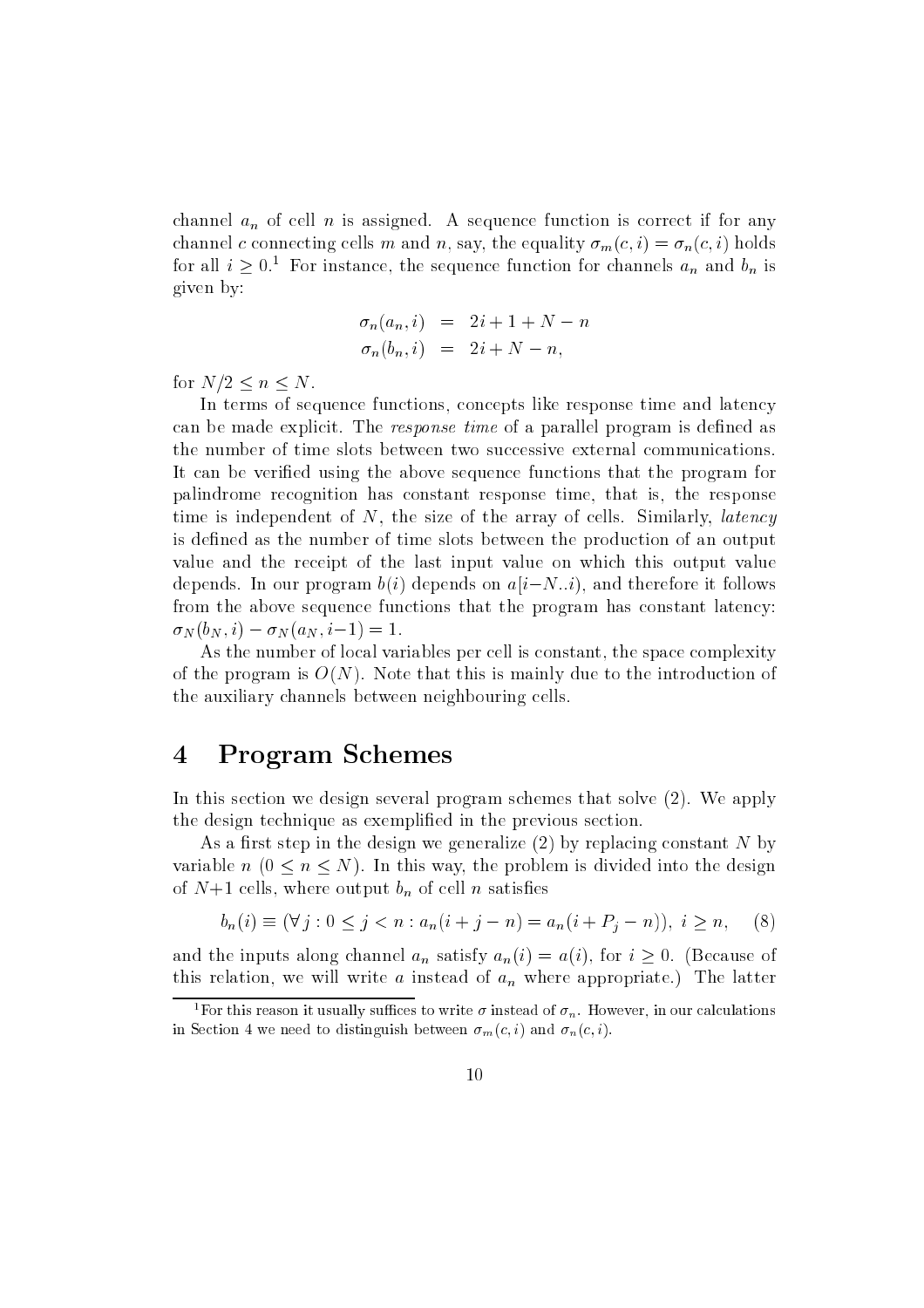relation is easily achieved by passing the a-values received along  $a_n$  to cell  $n-1: a_{n-1}(i) = a_n(i)$ . The output values of cell N now solve (2).

The derivation proceeds by deriving relations from (8) that express how cell <sup>n</sup> computes its output values from other values. It is immediate that  $b_0(i) \equiv \text{true}$  for  $i \geq 0$ , and for  $i+1 \geq n \geq 1$  we derive

$$
b_n(i + 1)
$$
  
\n
$$
\equiv \{ (8) \}
$$
  
\n
$$
(\forall j : 0 \le j < n : a(i + 1 + j - n) = a(i + 1 + P_j - n))
$$
  
\n
$$
\equiv \{ \text{ split off } j = n - 1; \text{ let } D_n = n - 1 - P_{n-1} \}
$$
  
\n
$$
a(i) = a(i - D_n)
$$
  
\n
$$
\wedge (\forall j : 0 \le j < n - 1 : a(i + j - (n - 1)) = a(i + P_j - (n - 1)))
$$
  
\n
$$
\equiv \{ (8), \text{ using } i \ge n - 1 \}
$$
  
\n
$$
a(i) = a(i - D_n) \wedge b_{n-1}(i).
$$

In case  $D_n < 0$ ,  $a(i-D_n)$  has not yet been received by cell n, and, consequently,  $(\theta_n; a_n)$  is not a possible communication behaviour for all cells. The following observation helps us out, though. The right-hand side of the original specification (1) can be transformed as follows:

$$
(\forall j : 0 \leq j < N : a(i + j) = a(i + P_j))
$$
\n
$$
\equiv \{ \text{ domain split } \}
$$
\n
$$
(\forall j : 0 \leq j < N \land P_j > j : a(i + j) = a(i + P_j)) \land
$$
\n
$$
(\forall j : 0 \leq j < N \land P_j = j : a(i + j) = a(i + P_j)) \land
$$
\n
$$
(\forall j : 0 \leq j < N \land P_j < j : a(i + j) = a(i + P_j))
$$
\n
$$
\equiv \{ \text{ dummy change } j := P_j^{-1} \text{ in first conjunct; calculus } \}
$$
\n
$$
(\forall j : 0 \leq P_j^{-1} < N \land j > P_j^{-1} : a(i + P_j^{-1}) = a(i + j)) \land
$$
\n
$$
(\forall j : 0 \leq j < N \land P_j < j : a(i + j) = a(i + P_j))
$$
\n
$$
\equiv \{ P^{-1} \text{ is a permutation on } [0..N) \}
$$
\n
$$
(\forall j : 0 \leq j < N \land P_j^{-1} < j : a(i + j) = a(i + P_j^{-1})) \land
$$
\n
$$
(\forall j : 0 \leq j < N \land P_j < j : a(i + j) = a(i + P_j)).
$$

So the original problem may be solved by solving two identical—but simpler problems: because  $P^{-1}$  is as arbitrary as  $P$ , it sumees to design cells establishing for  $i \geq n$  (cf. (8)):

$$
b_n(i) \equiv (\forall j : 0 \le j < n \ \land \ P_j < j : a(i + j - n) = a(i + P_j - n)), \tag{9}
$$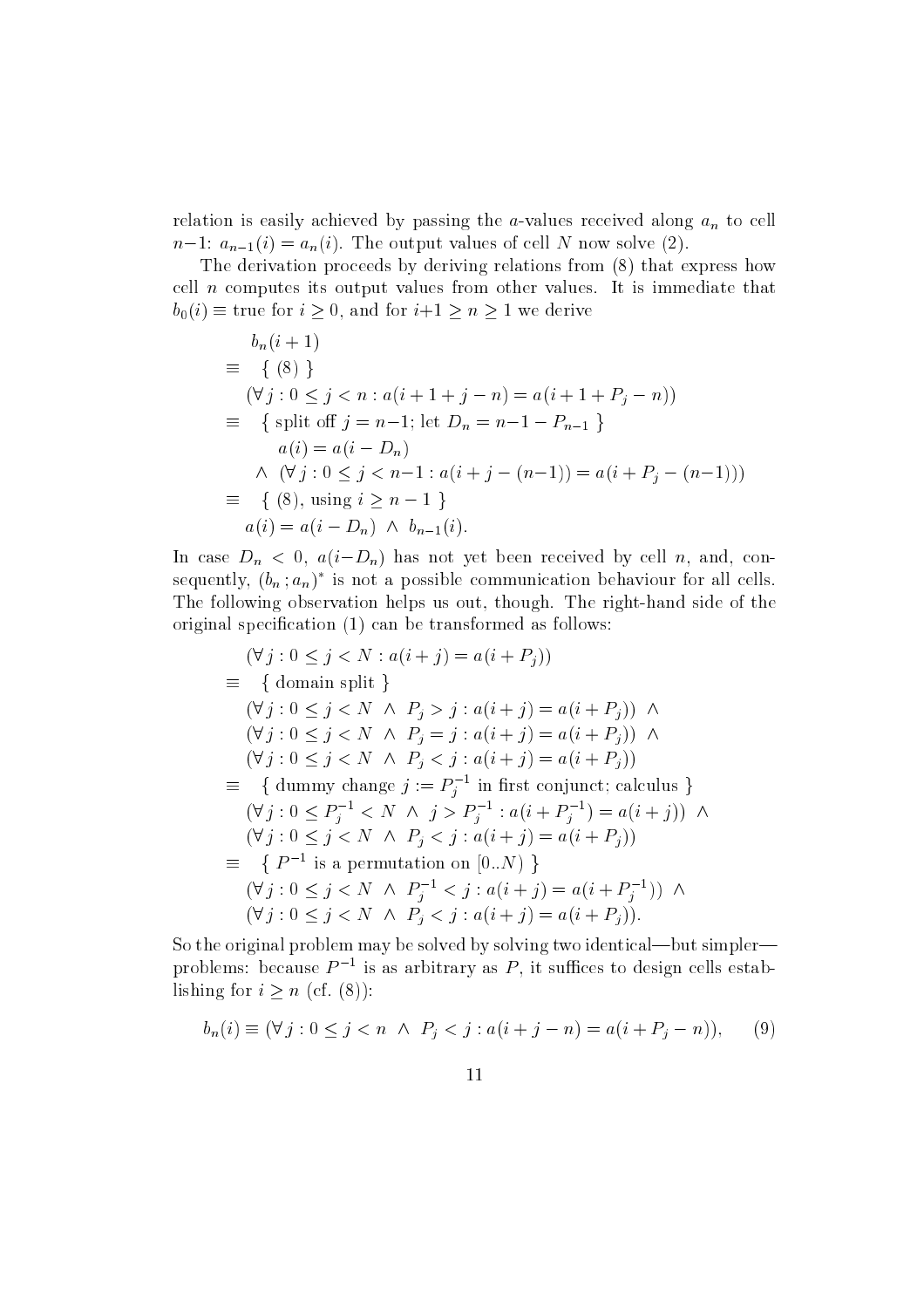which enables  $(b_n; a_n)^*$  as (partial) communication behaviour for all cells. Proceeding as above we obtain the following relations for  $n > 0$ :

$$
a_{n-1}(i) = a_n(i)
$$
  
\n
$$
b_n(i+1) \equiv (D_n > 0 \Rightarrow a_n(i) = a_n(i - D_n)) \land b_{n-1}(i).
$$

Note that  $a(i-D_n)$  is required for the computation of  $b_n(i+1)$  only if  $D_n > 0$ , which ensures that this value has already been received by cell  $n$  and has been passed on to cell  $n-1$  in the mean time. The remaining problem is to ensure that  $a(i-D_n)$  is available to cell n at the right moment.

#### 4.1 A First Solution

The simplest way to make  $a(i-D_n)$  available to cell n is to buffer the last <sup>N</sup> values received along <sup>a</sup> in each cell, but this makes the cells too bulky. In the solutions to several instances of  $(1)$ —like the palindrome recognition problem of Section 3—the "old" a-value is retrieved (indirectly) from cell  $n-1$  by introducing auxiliary channels between neighbouring cells. Since  $D_n > 0$ , a first guess is to equip cell n with an extra input channel  $c_{n-1}$  such that  $c_{n-1}(i) = a(i-D_n)$  in case  $D_n > 0$ . We would then have

$$
b_n(i + 1) \equiv (D_n > 0 \Rightarrow a(i) = c_{n-1}(i)) \land b_{n-1}(i).
$$

Unfortunately, it is impossible to compute  $c_n(i) = a(i-D_{n+1})$  from, say,  $c_{n-1}(i-1)$  in this way, since we do not have a relation between  $D_{n+1}$  and  $D_n$ . The fact that we are dealing with an arbitrary permutation P forces us to introduce an *array* of output channels  $C_n$ . Noting that  $a(i-D_{n+1}) =$  $a(i+P_n-n)$  and that  $D_{n+1}>0\equiv P_n < n$ , an appropriate specification for this array of channels is given by:

$$
C_n[m](i) = a(i + P_m - n), \quad P_m < n,
$$

for  $0 \leq m \leq N$ . Then we may choose (for  $n \neq 0$ ):

$$
C_n[m](i+1) = \begin{cases} a(i) & , P_m = n-1 \\ C_{n-1}[m](i) & , P_m \neq n-1, \end{cases}
$$

or, equivalently:

$$
C_n[m](i+1) = \begin{cases} a(i) & , m = P_{n-1}^{-1} \\ C_{n-1}[m](i) & , m \neq P_{n-1}^{-1}. \end{cases}
$$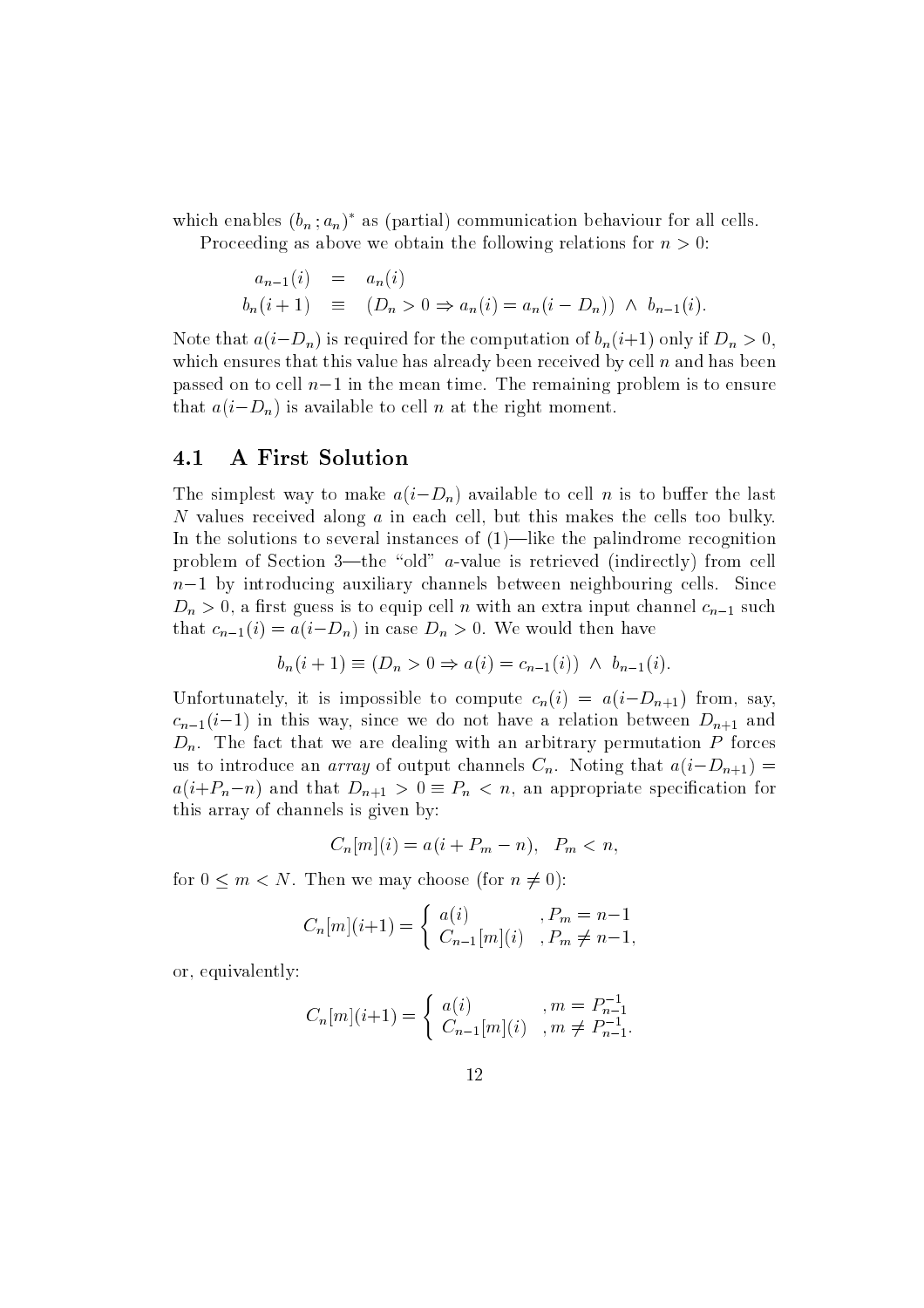It is interesting to note that  $C_N$  satisfies  $C_N[m](i) = a(i+P_m-N)$  for  $0 \leq$  $m < N$ , hence array  $C_N(i)$  is a permutation of segment  $a[i-N..i)$ . Cell n can now compute  $b_n(i+1)$  as follows:

$$
b_n(i + 1) \equiv (D_n > 0 \Rightarrow a(i) = C_{n-1}[n-1](i)) \land b_{n-1}(i).
$$

The computation of  $C_n(i+1)$  within a cell takes  $O(N)$  time when done sequentially. It is however trivial to do this in parallel to achieve  $O(1)$  time by decomposing the cell into  $N$  subcells. The problem with this solution is that it is very expensive, even more when one realizes that we have to do all of the above for  $P^{-1}$  as well. Summarizing, we have derived a program with constant response time and constant latency at the expense of an area quadratic in  $N$  (N cells consisting of N subcells each).

#### 4.2 An Efficient Program Scheme

In the above solution auxiliary channels are introduced between neighbouring cells only, as has been done in solutions to instances of the general problem. In order to obtain a program of linear size we take a quite different approach and allow links between cells that are arbitrarily far apart. For the necessary calculations, we will use sequence functions.

Observe that  $a(i-D_n)$  has reached some cell k,  $k < n$ , at the time it is needed by cell n. Our idea is to retrieve  $a(i-D_n)$  directly from cell k thereby avoiding the need for buffers in both cells. More precisely, we add an auxiliary channel  $c_k$  directed from cell k to cell n (as illustrated by Figure 2) and we determine <sup>k</sup> such that

$$
c_k(i) = a(i - D_n),\tag{10}
$$

for  $i \geq 0$ . For cell  $n (n > 0)$  we then have

$$
a_{n-1}(i) = a_n(i)
$$
  
\n
$$
b_n(0) = 'arbitrary'
$$
  
\n
$$
b_n(i+1) \equiv (D_n > 0 \Rightarrow a_n(i) = c_k(i)) \land b_{n-1}(i)
$$
  
\n
$$
c_n(i) = a_n(i).
$$

Now, a possible overall communication behaviour is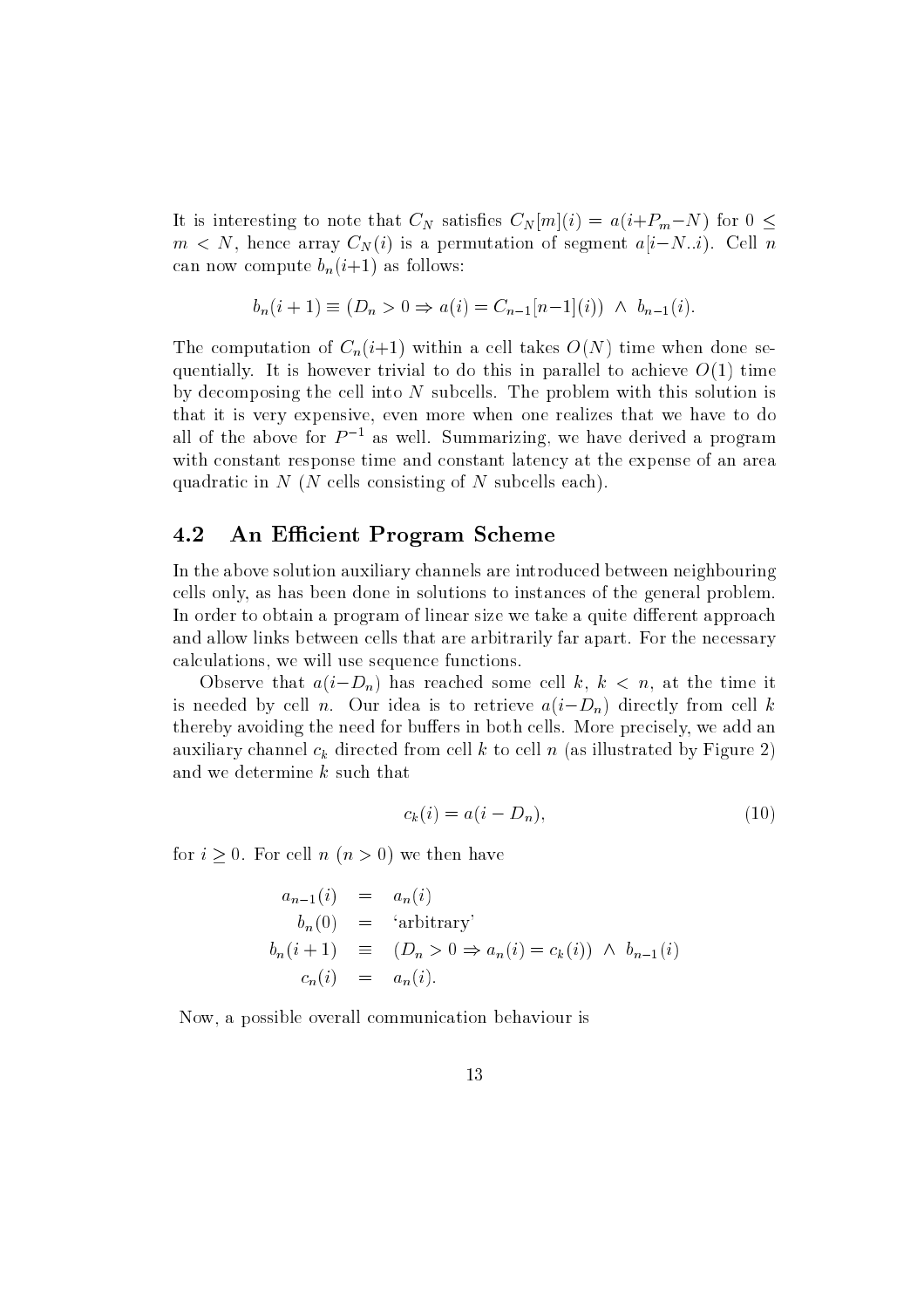

Figure 2: Array of cells shown with two extra links.

$$
b_n; (a_n, b_{n-1}, c_k; a_{n-1}, b_n, c_n)^*.
$$
 (11)

Unfortunately, this behaviour causes deadlock: cells are activated one by one in a "pass it on, neighbour!" fashion starting at cell N, but since cells n and  $k$  may be arbitrarily far apart, cell  $k$  will initially not be ready to participate in a communication along  $c_k$ . As a solution to this problem we alter the communication behaviour of odd numbered cells so as to activate all cells "right from the start":

$$
b_{n-1}; (a_{n-1}, b_n, c_n; a_n, b_{n-1}, c_k)^*.
$$
 (12)

(In Section 4.3 we give another solution to this problem.) Obviously, communication behaviours of neighbouring cells match and communication behaviours w.r.t. channel  $c_k$  match if and only if  $n-k$  is odd.

Since odd and even numbered cells are distinguished, we obtain two kinds of cells that satisfy slightly different relations. If n is even  $(n\neq0)$  we take, in accordance with  $(11)$ , the relations as found before. If n is odd we take, in accordance with (12),  $a_{n-1}(i) = a_n(i-1)$  for  $i \ge 1$ , and we thus have:

$$
a_{n-1}(0) = 'arbitrary'\n a_{n-1}(i + 1) = a_n(i)\n b_n(0) = 'arbitrary'\n b_n(i + 1) \equiv (D_n > 0 \Rightarrow a_n(i) = c_k(i)) \land b_{n-1}(i + 1)\n c_n(0) = 'arbitrary'\n c_n(i + 1) = a_n(i).
$$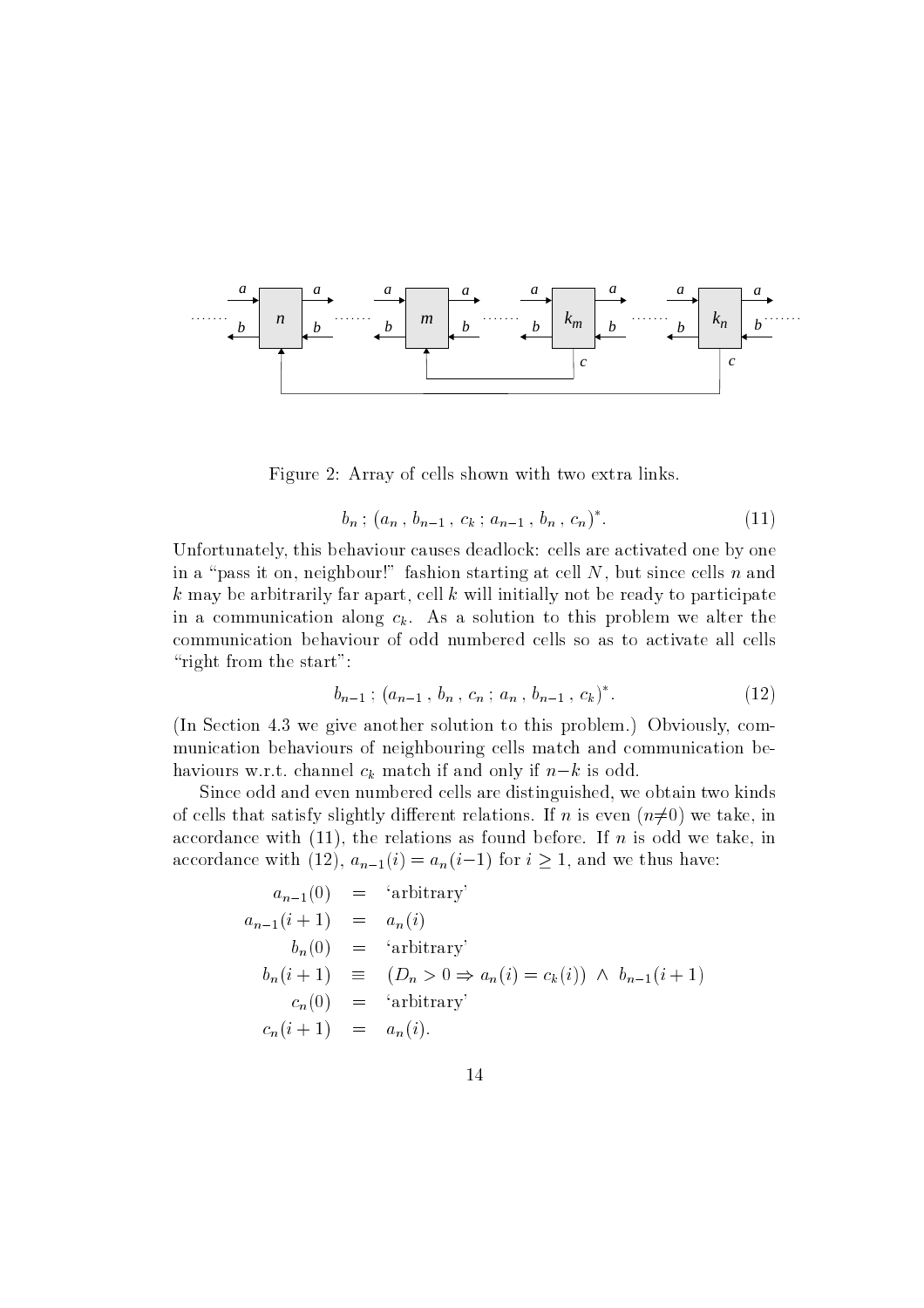Given the relations for odd and even n, we can now compute  $k$  such that (10) holds and  $n-k$  is odd. Since the relations for odd and even numbered cells are different, we distinguish the cases  $k$  is even (and n is odd) and  $k$  is odd (and  $n$  is even).

If k is even, we have  $a_k(i) = c_k(i)$ , and, in order to avoid buffering in both cell n and cell k, we want k to satisfy  $a_k(i) = a_n(i - D_n)$ . From the relations above it can be verified that  $a_k(i) = a_n(i - (n-k+1) \text{ div } 2)$ , using that *n* is odd. This gives rise to the following equation for  $k$ :

$$
k: \t D_n = (n-k+1) \, \text{div} \, 2,\t(13)
$$

For odd k, we have  $a_k(i-1) = c_k(i)$ , so we want k to satisfy:  $a_k(i-1) =$  $a_n(i-D_n)$ . Now *n* is even and therefore  $a_k(i-1) = a_n(i-1-(n-k) \operatorname{div} 2)$ . As equation for k we thus obtain  $D_n = (n-k) \text{div} 2 + 1$ , but, since  $n-k$  is odd, this equation is equivalent to (13).

This gives rise to the following solution as a function of  $n$ .

$$
k_n = 2P_{n-1} - n + 3.\t\t(14)
$$

Channel c is thus directed from cell  $k_n$  to cell  $n, 1 \leq n \leq N$ . Using that  $D_n > 0$ , it follows from (14) that  $-n+3 \leq k_n < n$ . So  $k_n$  may be negative, and therefore the array of cells is extended with cells whose sole purpose is to buffer input values that are to be returned via the  $c$ -connections (see also Figure 3). These cells are programmed as follows for  $n$  even and  $n$  odd, respectively  $(n < 0)$ :

$$
\begin{array}{ll}\n\text{[var } x:\text{Type}; \\
(a_n?x \text{ ; } a_{n-1}!x, c_n!x)^* & (a_{n-1}!x, c_n!x \text{ ; } a_n?x)^* \\
\text{]]\n\end{array}
$$

Of course, there should be a last cell to end the array. As stated before, (1) is solved by solving two identical problems (for <sup>P</sup> and its inverse). The index of the last cell in the array is therefore given by

$$
\min(0, \{k_n \mid 1 \le n \le N \land D_n > 0\}, \{l_n \mid 1 \le n \le N \land E_n > 0\}), \quad (15)
$$

where  $E_n = n-1-P_{n-1}$  and  $l_n = 2P_{n-1}-n+3$ . The program for this cell is omitted.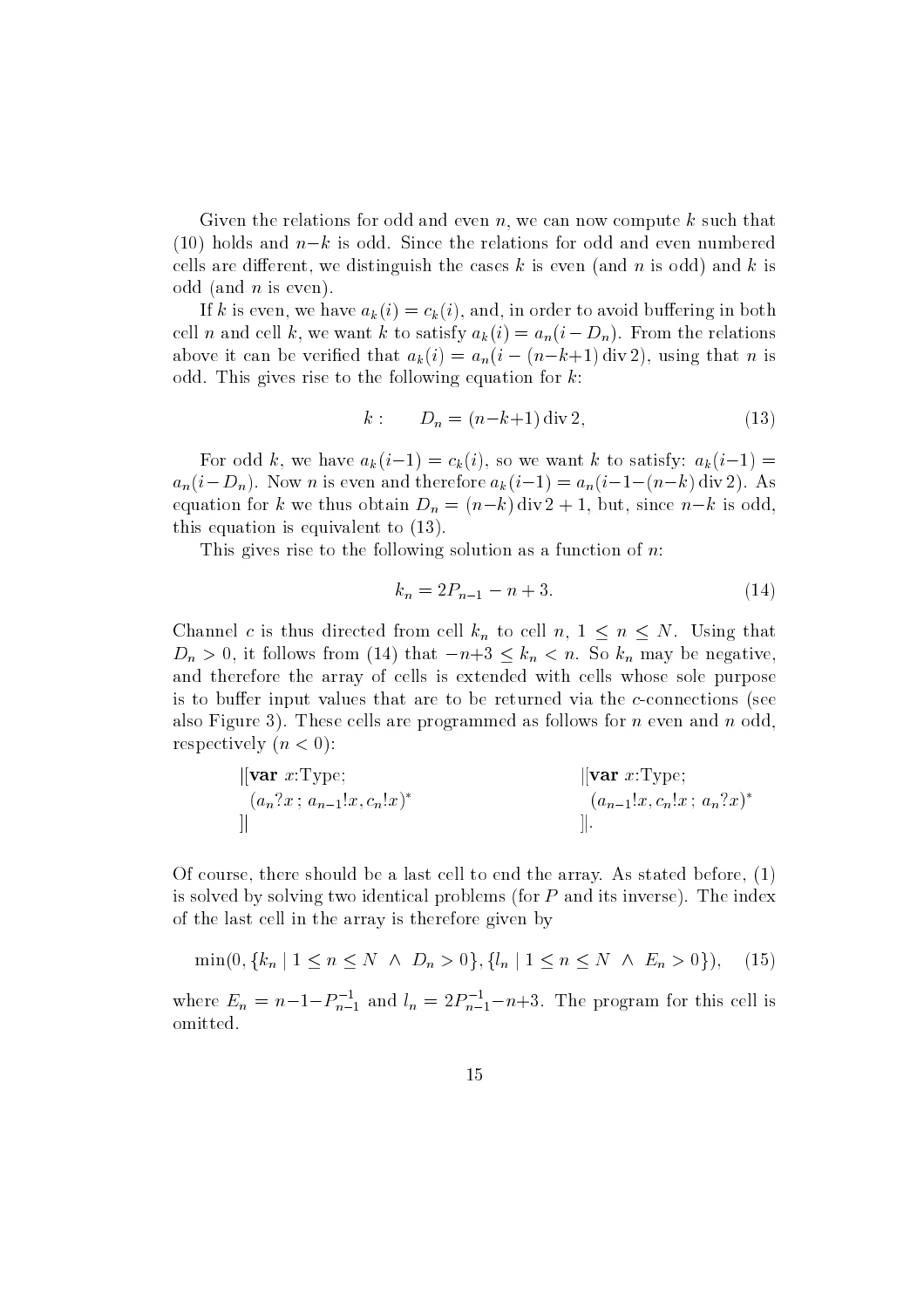

Figure 3: Overview of the general solution.

For positive  $n$  we obtain the following programs. For  $n$  even:

 $[[var x, y, z:Type; w:Bool;$ b and the second state of the second state in the second state in the second state in the second state in the second state in the second state in the second state in the second state in the second state in the second state ; (and  $m$ ; can be  $n-1$  :  $m$ ; can be  $n-2$ ; cln  $n$ ; and it is an interest of  $\alpha$  , and  $\alpha$  is a contribution of  $\alpha$  is the contribution of  $\alpha$ )  $\left| \right|$ 

and, for <sup>n</sup> odd:

$$
\begin{aligned}\n&\left[\begin{array}{l}\n\text{Var } x, y, z: \text{Type; } w: \text{Bool};\n\end{array}\right] \\
&\quad b_{n-1}?w \\
&\quad \vdots (a_{n-1}!x, b_n!((D_n > 0 \Rightarrow x = y) \land (E_n > 0 \Rightarrow x = z) \land w), c_n!x \\
&\quad \vdots a_n?x, b_{n-1}?w, c_{k_n}?y, c_{l_n}?z \\
&\quad \qquad \right)^*\n\end{aligned}
$$

Finally, for  $n = 0$  we find (assuming that cell 0 is not the last cell of the array):

$$
\begin{array}{l}\n[[\mathbf{var} \ x:\text{Type};\\ b_0!\text{true};(a_0?x\ ; a_{-1}!x, b_0!\text{true},c_0!x)^*\\]\n\end{array}
$$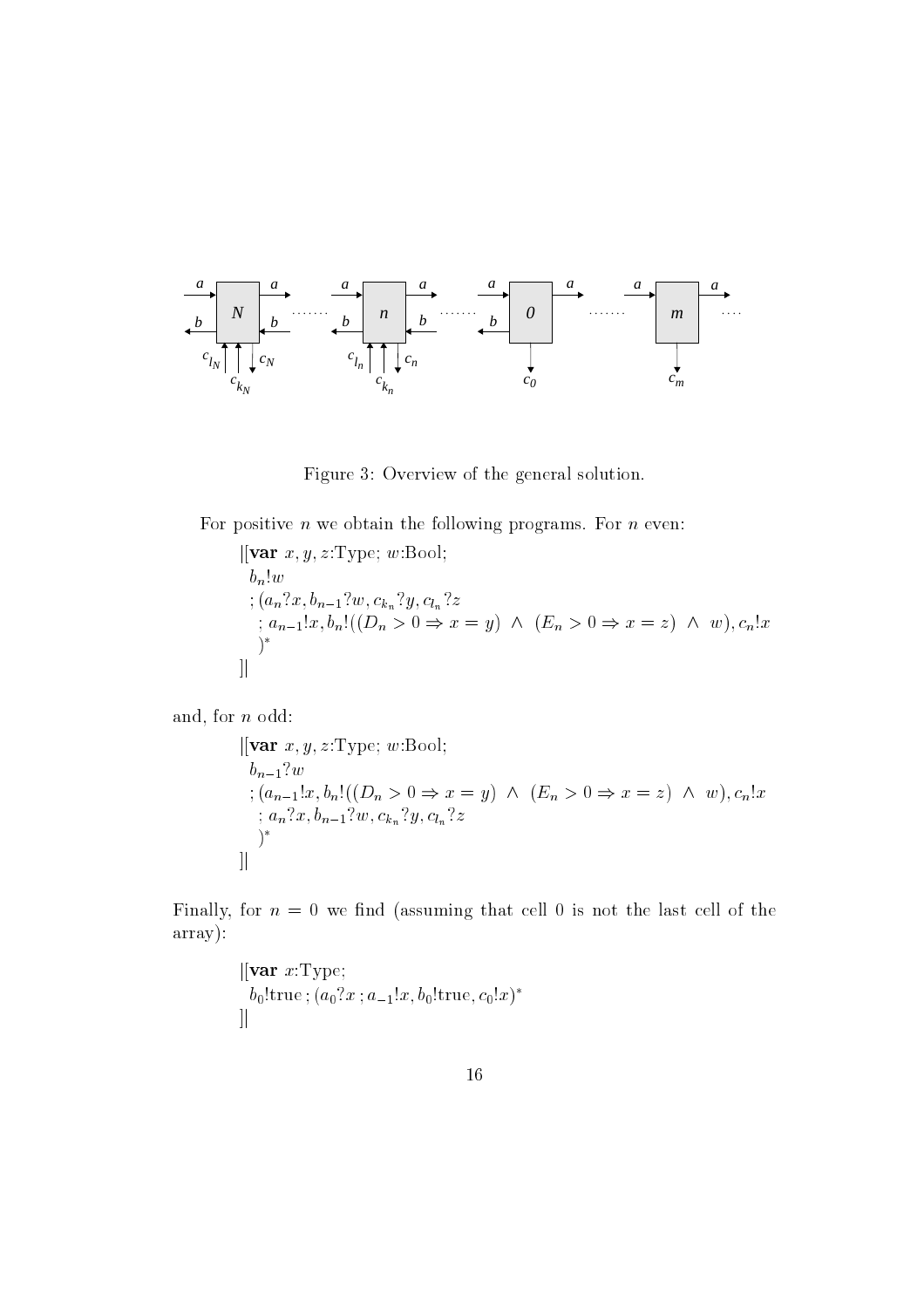The resulting programs can be simplified significantly by removing redundant channels and/or cells. For example, input channel  $c_{k_n}$  may be removed from cell n when  $D_n < 0$ . Such simplifications will be applied and further explained in Section 5.

Like the solution from Section 4.1 this program has constant response time and constant latency, but the attractive thing about this solution is that its size is  $O(N)$ .

#### 4.3 Another Efficient Program Scheme

In the previous section we have distinguished odd and even cells in order to avoid deadlock. Deadlock could occur because cell <sup>k</sup> may initially be unable to engage in a communication with cell n along channel  $c_k$ . Another way to avoid such a deadlock is therefore to avoid these initial communications along  $c_k$  in cell n. To this end we take a communication behaviour of the following form:

$$
b_n; (a_n, b_{n-1}; a_{n-1}, b_n, c_n)^t; (a_n, b_{n-1}, c_k; a_{n-1}, b_n, c_n)^*, \qquad (16)
$$

where t is determined such that cell k is able to communicate along  $c_k$ . Note that  $b_n(0)$  through  $b_n(t)$  have to be computed without the use of channel  $c_k$ . Since it turns out that t is smaller than  $n$  (see below), this is no problem: it is sufficient that relation (9) holds for  $i > n$ , and therefore we may take arbitrary values for  $b_n(0)$  through  $b_n(t)$ .

For the above communication behaviour we first determine an expression for  $k_n$ , the cell to which cell n is to be connected. We do this by means of sequence functions. The relevant sequence functions for cell  $n$  are given by (cf. communication behaviour (16)):

$$
\sigma_n(a_n, i) = 2i + 1 + N - n \n\sigma_n(c_n, i) = 2i + 2 + N - n \n\sigma_n(c_k, i) = 2t + 2i + 1 + N - n.
$$

Since we want to have  $a(i)$  and  $a(i - D_n)$  available in cell n in the same time slot, we have the following equation for  $k_n$ , using that  $c_{k_n}(i) = a(i)$ :

$$
\sigma_n(a_n, i) = \sigma_{k_n}(c_{k_n}, i - D_n).
$$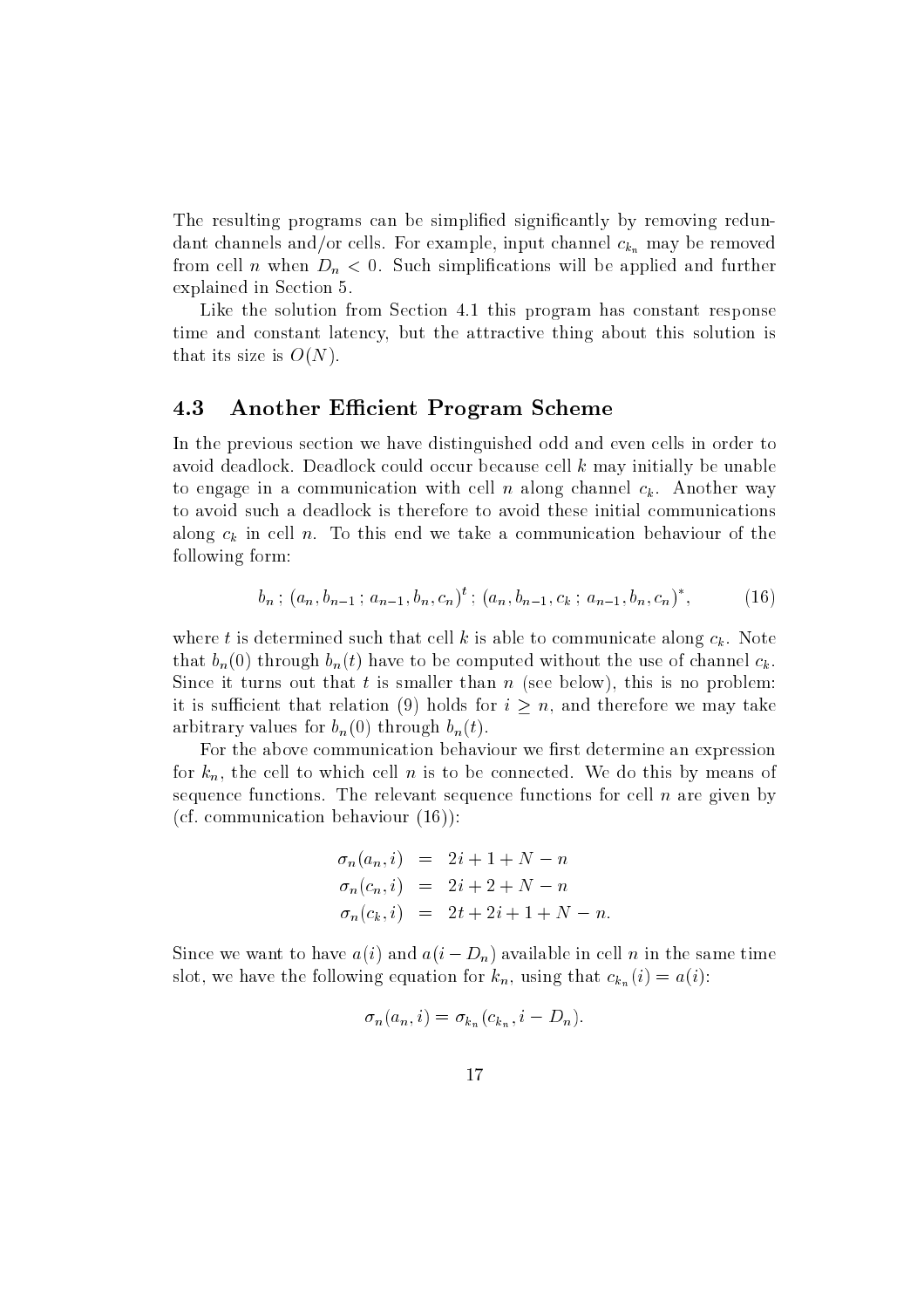This equation has the same solution as equation (13):

$$
k_n = 2P_{n-1} - n + 3.
$$

Given this expression for  $k_n$  we can now compute t. We determine t such that the communication behaviours of cells n and  $k_n$  match. As equation for <sup>t</sup> we obtain:

$$
t: \sigma_n(c_k, i) = \sigma_{k_n}(c_{k_n}, i),
$$

for  $i \geq 0$ . Using the above sequence functions we find:

$$
2t + 2i + 1 + N - n = 2i + 2 + N - k_n
$$
  
\n
$$
\equiv \{ \text{ above relation for } k_n \; \text{definition of } D_n \}
$$
  
\n
$$
2t - n = 1 - (n + 1 - 2D_n)
$$
  
\n
$$
\equiv \{ \text{algebra } \}
$$
  
\n
$$
t = D_n.
$$

Since channel  $c_k$  is only used in cells for which  $D_n > 0$  holds, we immediately have  $t > 0$ . Furthermore we have that  $t < n$  because  $P_{n-1} \geq 0$ . Hence we have  $0 < t < n$ .

For  $P^{-1}$  we obtain a similar communication behaviour, which can be "merged" with the communication behaviour for  $P$ .

The disadvantage of this solution is that the cells are not identical because the length of the initialisation in cell n equals  $D_n$ , and thus depends on n. It shows, however, how sequence functions can be used to calculate a deadlockfree communication behaviour. This approach is new with respect to the approach advocated in e.g. [3, 4, 9].

### 5 Comparison for Palindrome Recognition

In this section we generate a program for the palindrome recognition problem by instantiating the program scheme for arbitrary <sup>P</sup> from Section 4.2. Subsequently, the program thus obtained is compared with the one presented in Section 3. We assume  $N$  to be sufficiently large. As in Section 3, we assume also that  $N$  is even.

As a first step, we observe that the permutation for the palindrome problem, given by  $P_j = N-1-j$  for  $0 \le j \le N$ , is equal to its inverse. Consequently,  $E_n > 0 \equiv D_n > 0$  and  $k_n = l_n$ , and therefore we can simplify the general program significantly by removing all channels  $c_{l_n}$ .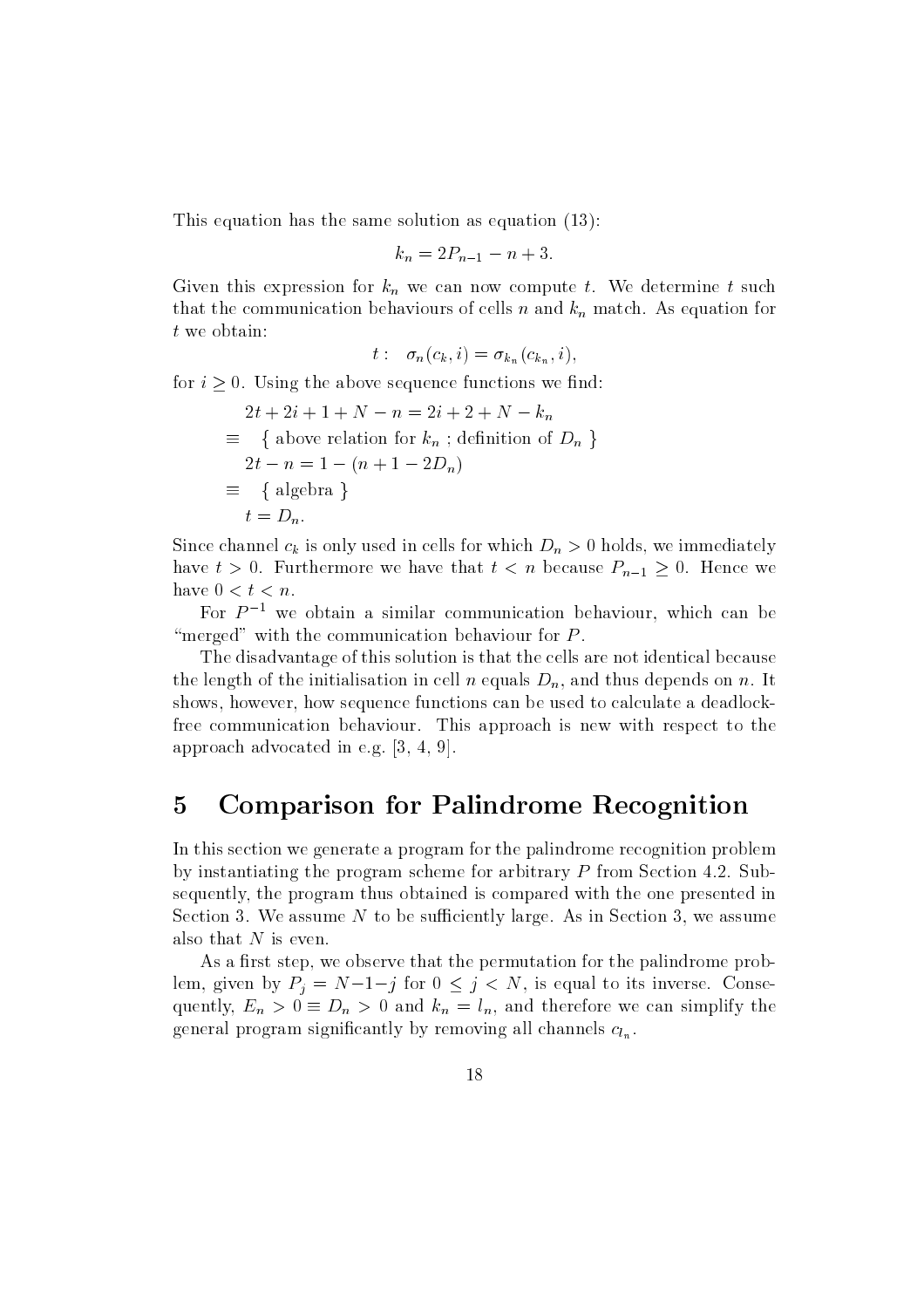

Figure 4: Instantiation of program scheme for palindrome recognition.

A further reduction is possible by observing that  $D_n > 0$  is equivalent to  $N-1-(n-1) < n-1$  which may be simplified to  $n > N/2$ . This enables us to remove input  $c_n$  from all cells n with  $1 \leq n \leq N/2$ . For  $N/2 < n \leq N$ we have  $P_{n-1} = N-n$ , so we obtain (cf. (14)):  $k_n = 2N-3n+3$ . Since  $D_n > 0 \equiv N/2 < n$ , it follows from (15) that the last cell has number  $-N+3$ , and moreover that all output channels  $c_n$  may be removed from cells n with  $n \notin \{ 2N-3n+3 \mid N/2 < n \leq N \}.$ 

Since  $D_n < 0$  holds for  $0 < n \leq N/2$  and  $b_0(i) \equiv \text{true}$ , we have  $b_n(i) \equiv \text{true}$ for all these cells, and therefore we can remove the b-channels from cells 0 through  $N/2-1$  and let cell  $N/2$  generate sequence b. Figure 4 gives an impression of the linear network thus obtained; it consists of  $2N-2$  cells.

To obtain a program comparable with the program from Section 3 we integrate cells in the following way. Cells  $N$  and  $N/2$  are kept the same and become the first cell and last cell of the array, respectively. The other cells are integrated in groups of four cells as indicated in Figure 4. The integrated cells are connected by three channels, called  $a, b$ , and  $c$ .

This results in the following programs. For cell N:

 $\left\vert \left[ \mathbf{var} \; x, y \right] \right\vert$ Type; w:Bool; **b**  $\mathbf{N}$  . **by**  $\mathbf{v}$  , and  $\mathbf{v}$  and  $\mathbf{v}$  and  $\mathbf{v}$  is the property of  $\mathbf{v}$  $; a_{N-1}!x, b_N! (x = y \land w)$ )  $\cdot$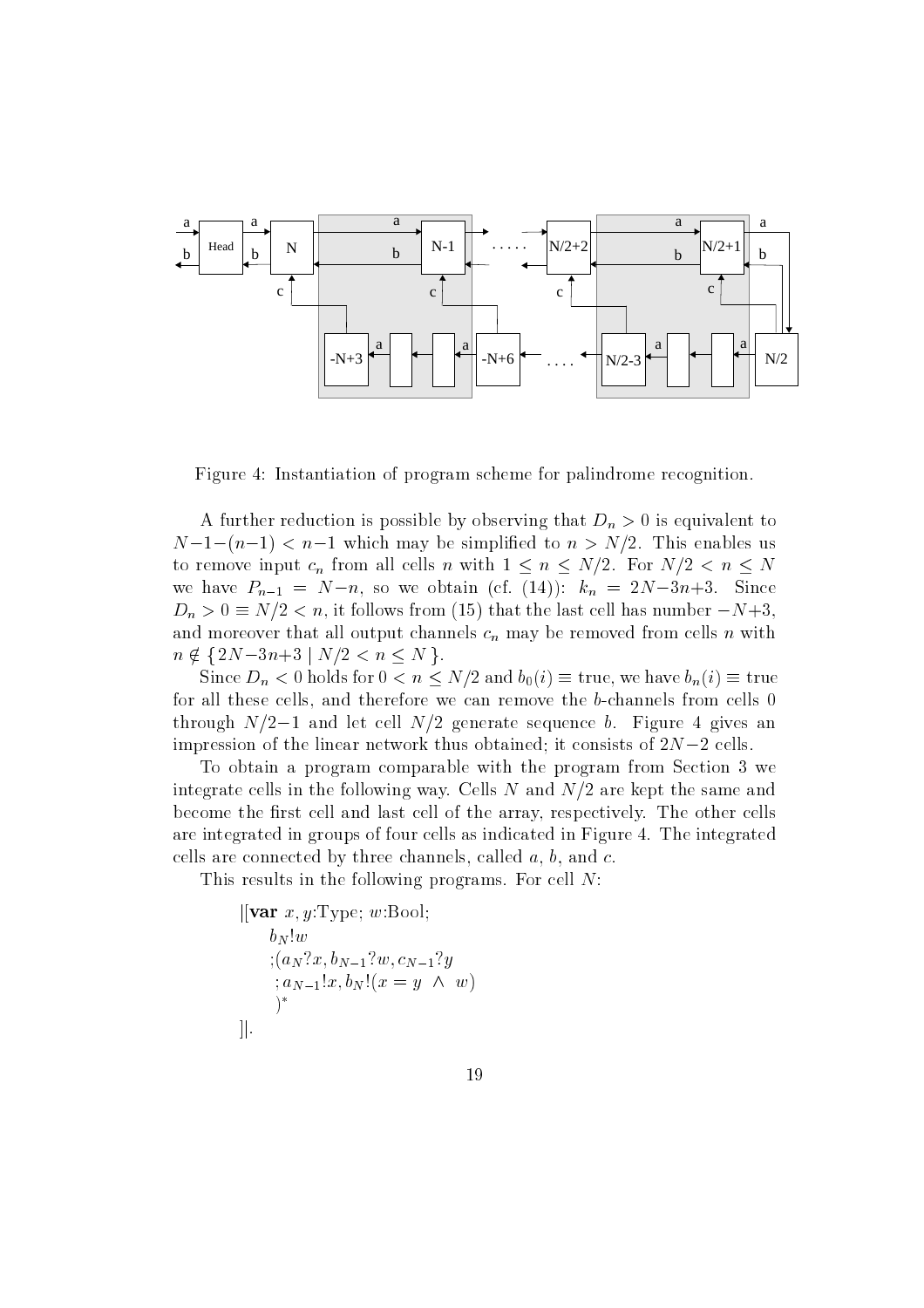For cells  $n, N < n < N/2$  and n even:

```
\left\vert \left\langle \mathbf{var} \right\vert x,y,z; \mathrm{Type}; \, w \text{:Bool}; \right.b_n!w; (a_n?x, b_{n-1}?w, c_{n-1}?y); a_{n-1}!x, b_n! (x = y \ \wedge \ w), c_n!z: z := y)^*\cdot]\vert,
```
and, for <sup>n</sup> odd:

$$
\begin{aligned}\n&\|\mathbf{var}\;x, y, z: \text{Type}; \, w: \text{Bool}; \\
& b_{n-1}?w \\
&\;;(a_{n-1}!x, b_n!(x = y \ \wedge \ w), c_n!z \\
&; z := y \\
&; a_n?x, b_{n-1}?w, c_{n-1}?y \\
&)\n\end{aligned}
$$

Finally, cell  $N/2$  generates true's along channel b (shown for the case that  $N/2$  is even):

$$
\begin{aligned} &|[\mathbf{var}\;x:\text{Type};\\ & b_{N/2}!\text{true}\\ &;(a_{N/2}?x;b_{N/2}!\text{true},c_{N/2}!x)^*\\ &|]. \end{aligned}
$$

Apart from the fact that all cells are active "right from the start"—performing dummy actions initially—this program is equivalent to the program presented in Section 3.

## 6 How To Avoid Broadcast Channels

It should be noted that, depending on permutation  $P$ , instantiations of the program scheme from Section 4.2 may contain broadcast channels. Take, for example, the perfect-shuffle permutation introduced in Section 1. Its inverse is given by  $P_i = K(j \mod 2) + j \text{ div } 2$ , for  $0 \leq j \leq 2K$ . If n is odd we have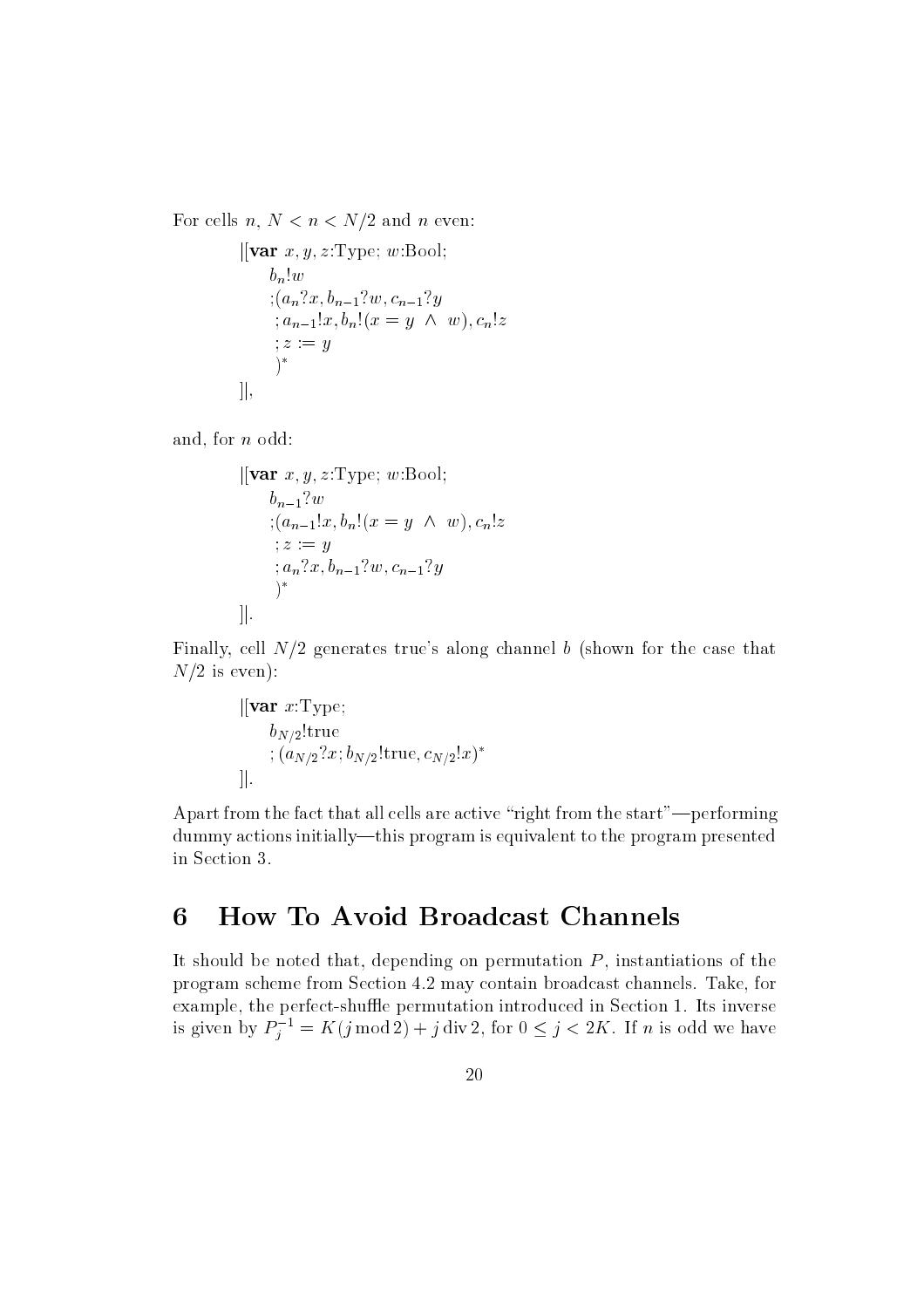$P_{n-1} = (n-1)/2$ , so it immediately follows that  $E_n = n-1-P_{n-1}$  is positive for  $n > 1$ . We then obtain  $l_n = 2P_{n-1}-n+3 = 2$  for all odd n larger than one, which means that all these cells are connected to cell 2. In other words, cell 2 "broadcasts" the same a-value to all these cells. (In  $[6]$  a systolic program for perfect-shuffle recognition is derived. In that solution the computation is organized such that only a small number of cells need the same a-value in the same time slot. This program is outside the scope of the approach presented in this paper.)

The above problem is a direct consequence of the fact that we distinguished odd and even numbered cells to guarantee absence of deadlock. This problem can be solved by starting the cells in a different way. For instance, by distinguishing cells modulo 3 we get the following equation for  $k_n$ :

$$
k_n = 3P_{n-1} - 2n + 5,
$$

and it can be verified that instantiation with the perfect-shuffle permutation no longer results in a program with broadcast. In this way, systolic solutions can be derived for many more permutations, such as the  $P_{K,L}$  permutations introduced in [6]. These are defined by

$$
P_{K,L}(j) = K(j \mod L) + j \operatorname{div} L, \qquad 0 \le j \le KL,
$$

for  $K > 0$  and  $L > 0$ , and enjoy the property that

$$
P_{K,L}^{-1} = P_{L,K}.
$$

### 7 Concluding Remarks

Typical for the "linear array" solutions to several instances of the general recognition problem  $[5, 9, 8, 10, 12]$  is that at some stage in the design auxiliary channels are introduced between neighbouring cells to carry input values (to the program) indirectly via a chain of neighbouring cells to the right cell at the right moment. We have shown in Section 4.1 that this approach forces us to introduce an array of auxiliary channels, resulting in programs of a size quadratic in N. To obtain programs of linear size, a quite different approach is taken in Section 4.2, in which an (input) value is directly retrieved from the cell that received that value just before. Although this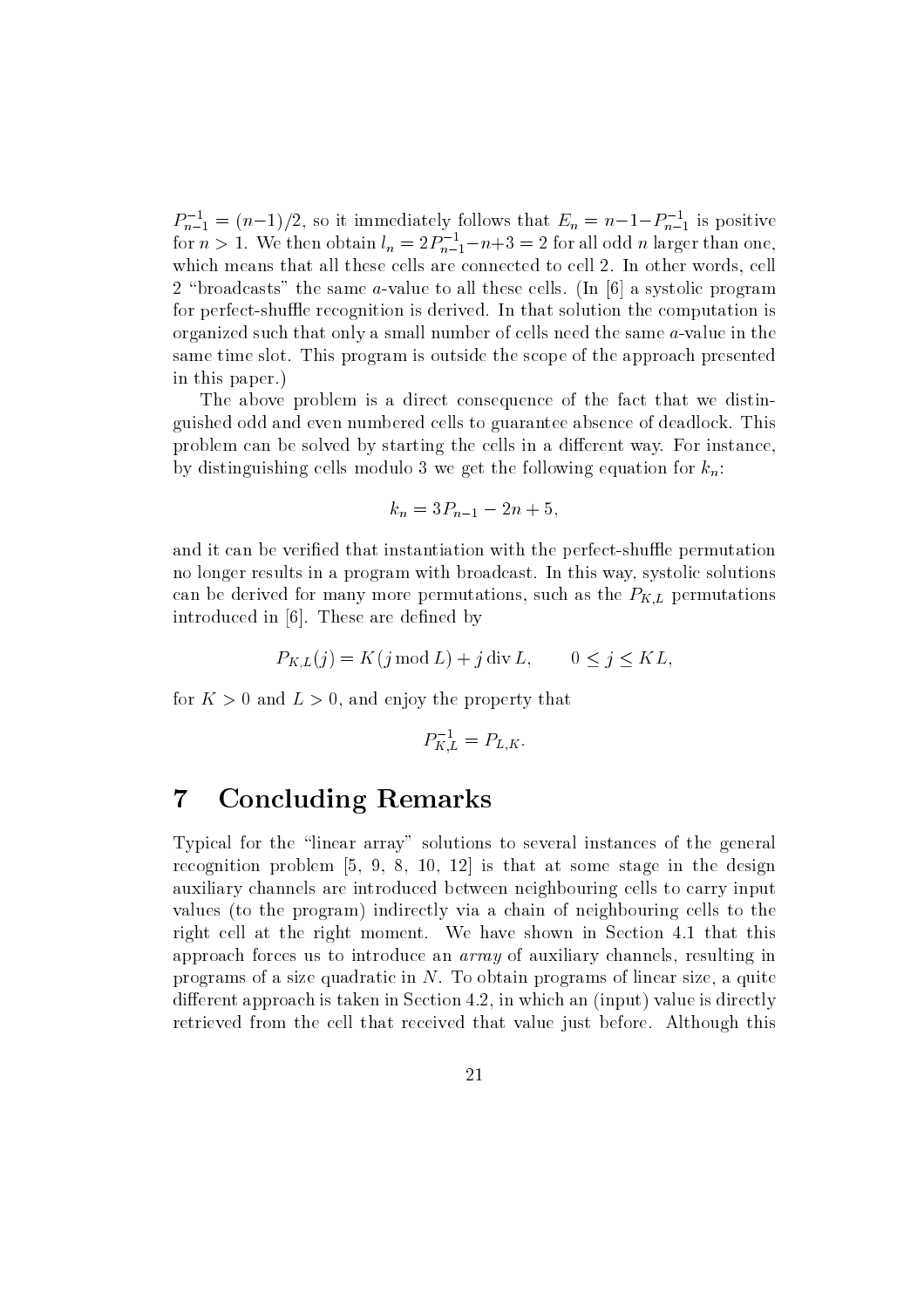requires that cells are connected that may be arbitrarily far apart, the need for buffering in these cells is completely avoided. Depending on  $P$ , the array of cells is extended with a number of extra cells whose sole purpose is to buffer input values that are to be returned via the feedback links.

To ensure the feasibility of the above approach, we first transformed the problem of recognizing  $P$ -invariant segments into two simpler problems involving  $P$  and  $P$  -. Another problem that had to be solved was the design of a deadlock-free communication behaviour. We have chosen to let the communication behaviours of odd and even numbered cells alternate so as to activate all cells "right from the start"—performing dummy actions initially. We have also shown that it is possible to avoid these initial communications altogether, the drawback of this solution being that the cells of the resulting program have a more complicated initialisation.

Using our program schemes, it is rather straightforward to construct parallel programs for instances of  $P$ . For some concrete cases the resulting program can be transformed into the more \linear array" solutions. This was illustrated for the palindrome recognition problem. Depending on the particular permutation  $P$ , however, there may be simpler ways to construct an efficient solution. For instance, the problem of square recognition, specified by (1) with  $P_i = (j + K) \text{ mod } N$  and  $N = 2K$ , can be solved simply and efficiently if one starts with the following equivalent specification:

$$
b(i) \equiv (\# j : 0 \le j < K : a(i + j) = a(i + j + K)) = K, \qquad i \ge 0. \tag{17}
$$

A still more efficient solution results by rewriting the specification as:

$$
b(i) \equiv \min\{k \mid -i \le k \le K \; \wedge \; (\forall j : k \le j < K : a(i+j) = a(i+j+K))\} \le 0. \tag{18}
$$

Similar approaches are applicable to the problem of recognizing  $K$ -rotations  $|5|$ .

Finally, we would like to stress that we have applied the notion of sequence functions in a new way. That is, we have not only used sequence functions to analyze the performance of systolic arrays a posteriori, but we have used these functions already in the design of the program to guarantee that specic performance requirements are met a priori.

Acknow ledgements Wim Kloosterhuis is gratefully acknowledged for his suggestion to avoid broadcast for a large class of permutations, e.g., by distinguishing cells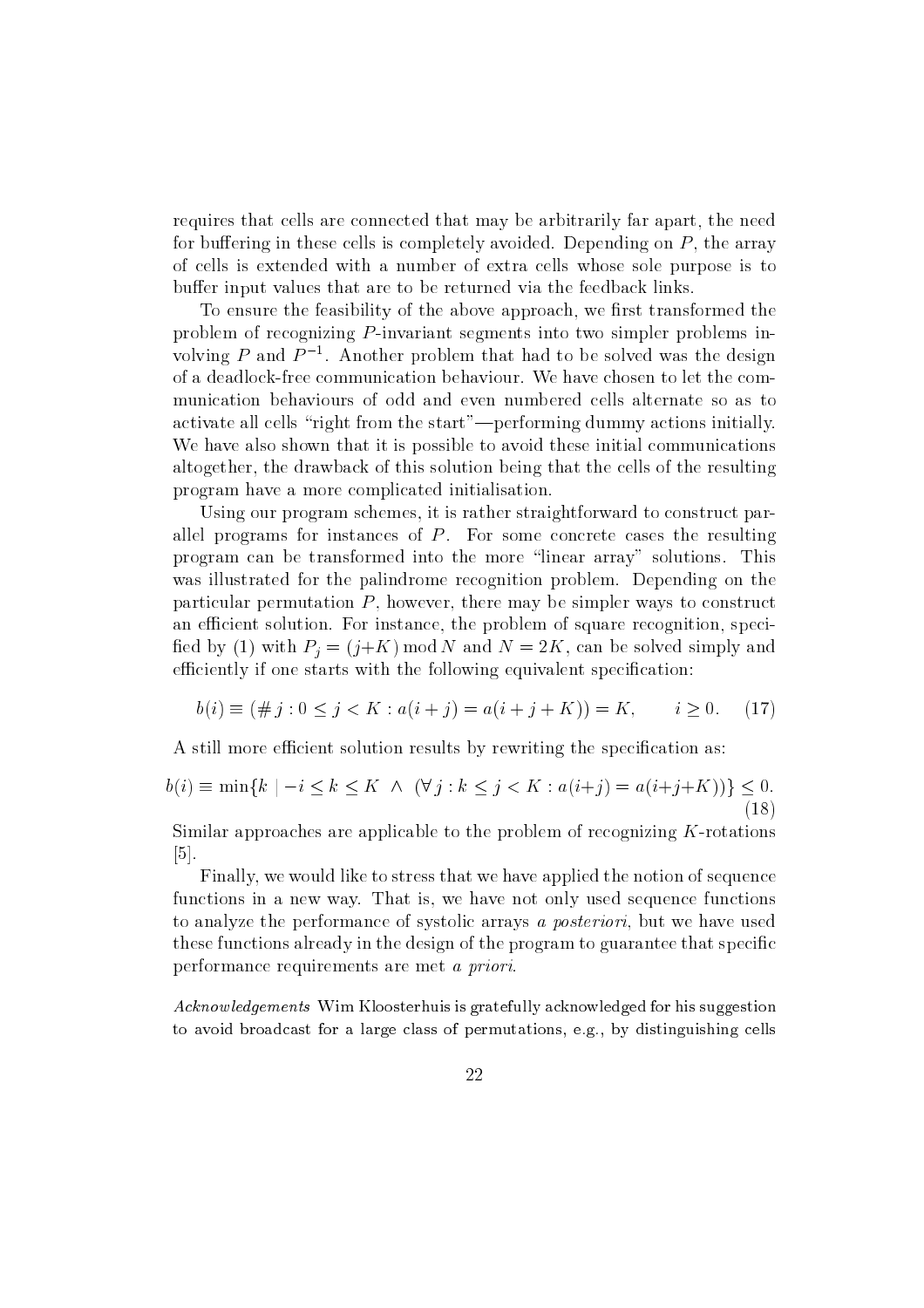modulo 3 (see Section 6). Also, we would like to thank Anne Kaldewaij for pointing out to us that the square recognition problem can be solved simply and efficiently by rewriting the specification as  $(17)$ . Finally, we thank an anonymous referee for showing that this problem can be solved even more efficiently by rewriting the specification as  $(18)$  and also for useful remarks regarding the presentation.

# References

- [1] K.M. Chandy and J. Misra: Systolic Algorithms as Programs. Distributed Computing 1 (1986) 177-183.
- [2] C.A.R. Hoare: Communicating Sequential Processes. Comm. ACM <sup>21</sup>  $(1978)$  666–677.
- [3] A. Kaldewaij and M. Rem: The Derivation of Systolic Computations. Science of Computer Programming  $14$  (1990) 229-242.
- [4] A. Kaldewaij and J.T. Udding: Rank Order Filters and Priority Queues. Distributed Computing  $6$  (1992) 99-105.
- [5] J.-P. Katoen and M. Rem: Recognizing K-rotated Segments, International Journal of High Speed Computing  $5$  (1993) 293-305.
- [6] J.-P. Katoen and B. Schoenmakers: Recognizing Perfect-Shuffles. In: J.P. Katoen, Case Studies in Calculational Program Design, Eindhoven University of Technology, The Netherlands, pp. 49–61, 1989.
- [7] S.Y. Kung: *VLSI Array Processors.* Prentice Hall, Englewood Cliffs, 1988.
- [8] P. Quinton and Y. Robert: Systolic Algorithms and Architectures. Prentice Hall, Englewood Cliffs, 1991.
- [9] M. Rem: Trace Theory and Systolic Computations. *PARLE'87: Parallel* Architectures and Languages Europe, J.W. de Bakker et al. (eds.), LNCS 258, Springer-Verlag, pp. 14-33, 1987.
- [10] J.L.A. van de Snepscheut and J.B. Swenker: On the Design of Some Systolic Algorithms. J.  $ACM$  36 (1989) 826-840.